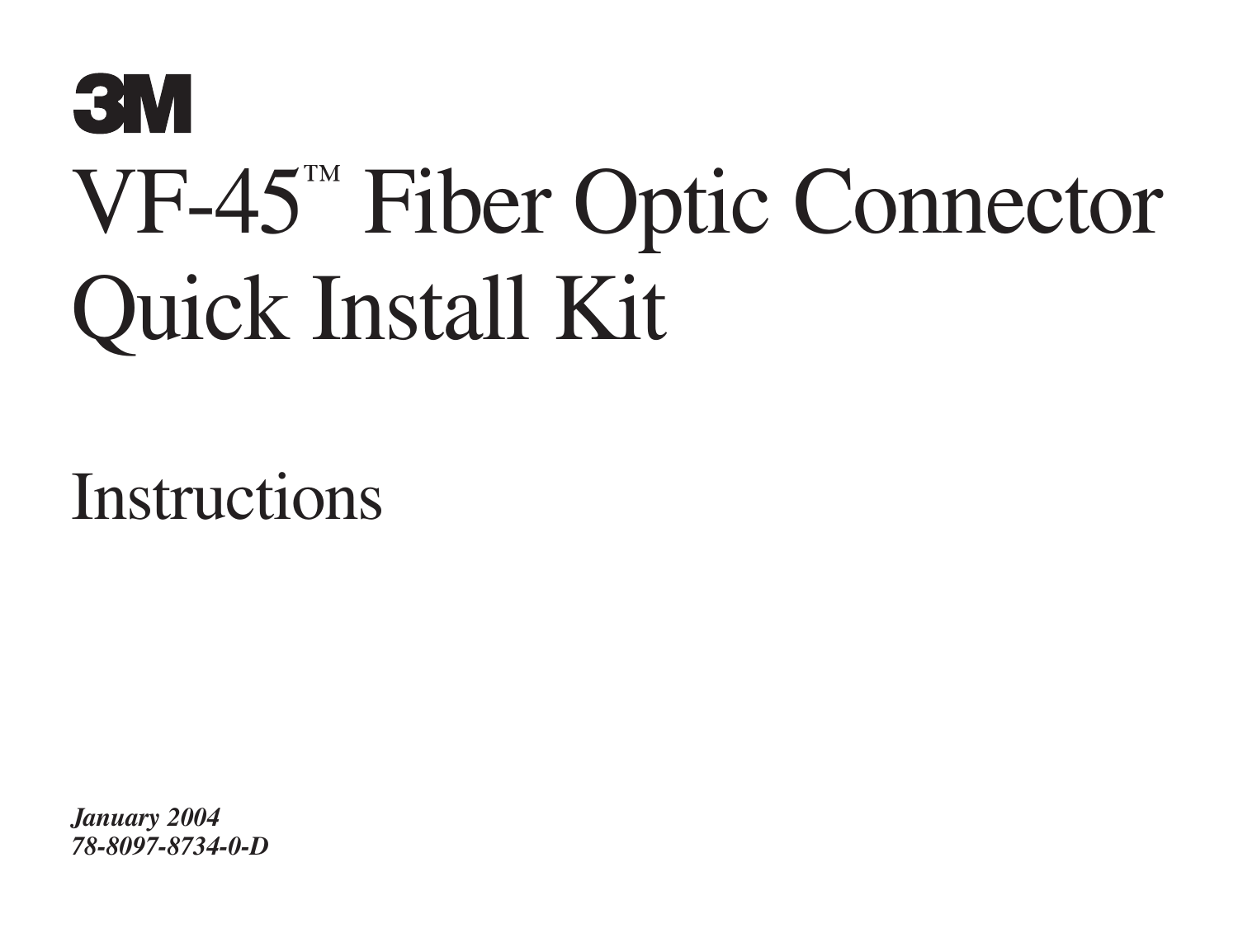## **1.0 3M™ VF-45™ Fiber Optic Connector Quick Install Kit Contents**



- Cable Jacket Stripper
- Snips
- Buffer Stripper
- Duplex Stripper
- Puck Assembly
- Cotton Swabs
- Lint Free Cloths
- Alcohol Bottle
- Polishing Station
- Lapping Film
- Carrying Case
- Tool Pouch
- Instructions
- Cleaning Wires
- Fiber Microscope (with three adapters and case)
- Removable Cleave Blade

*Warning: Do not touch cleave blade. Any material or solvent that contacts the blade can cause damage.*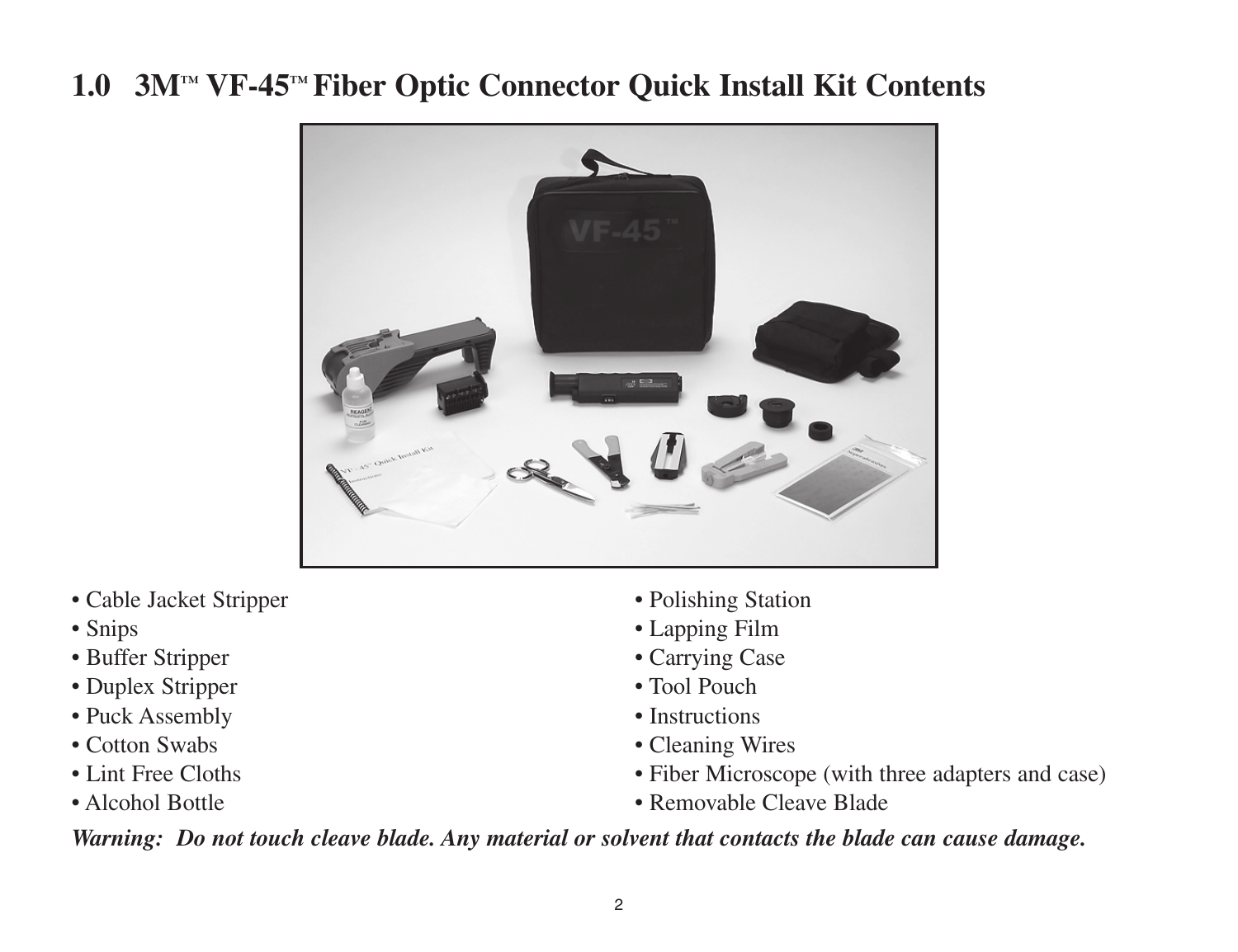## **2.0 Features**

The 3M™ VF-45™ Fiber Optic Connector Quick Install Kit is used to field terminate VF-45 multimode and single mode sockets. The VF-45 sockets are dual optical fiber connectors that are primarily used in fiber-to-the-desk LAN applications. The duplex fibers are terminated simultaneously using this tool kit.

The VF-45 Fiber Optic Connector Quick Install Kit has the following hardware features and benefits:

- a) Carrying case for ease of use with compartments for all required tools.
- b) Integrated installation tool comprising:
	- Easy scribe and break of fibers to prepare for polishing
	- Fiber stub catcher
	- Slip resistant polishing base
	- Tool pouch storage for all hand tools
	- Adhesive backed lapping film for polishing
	- Versatile dual illumination microscope with adapters for inspection of:
		- 1) Polishing puck end-face
		- 2) Patch cord plug-fibers
		- 3) Standard ferruled connectors
- c) All fiber measurements made with hand tools (no precise measuring)
- d) Easy fiber insertion and socket assembly
- e) Audible click verifies socket assembly
- f) Cleaning with cotton swab
- g) Quick assembly of VF-45 socket
- h) Angle polishing for low loss, low reflectance connections
- i) Replaceable polishing pad
- j) Replaceable scribe assembly
- k) Replaceable polishing face

#### *Caution: Wear safety glasses during all work operations.*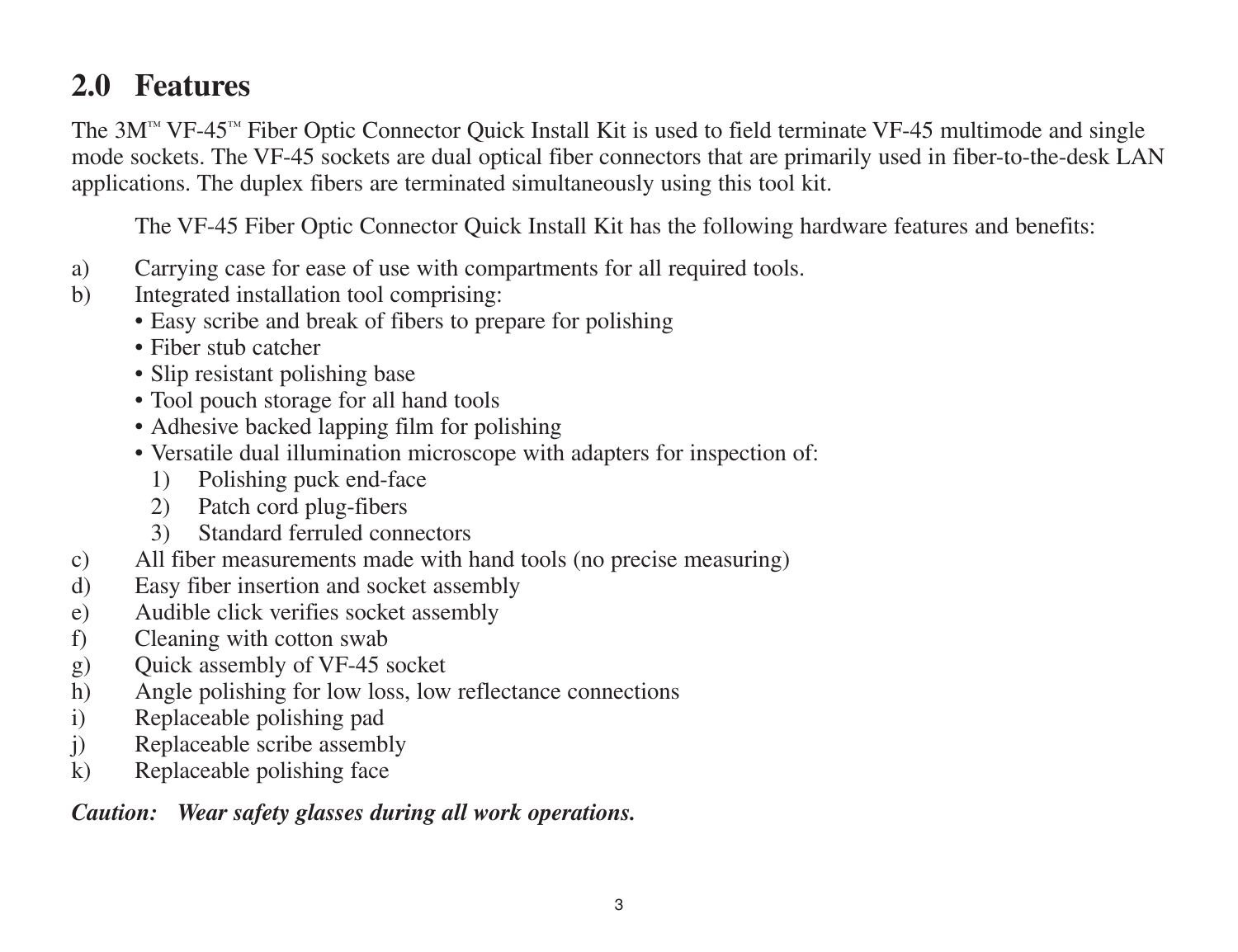## **3.0 3M ™ VF-45 ™ Socket**

#### 3.1 **Contains the following:**

 a) Housing c) Boot b) Socket fiber holder (SFH) d) Base

*Note: The VF-45 Socket is sold separately.*

## **4.0 Installation**

#### 4.1 **Position polishing base.**

 At the patch panel area, place the polishing base on the patch panel work tray or on a nearby suitable surface. At the work area outlet, choose a suitable surface. Open the hinged scribe cover.

 Attach a sheet of lapping film to polishing surface of the station. Removal of the release liner from lapping film exposes adhesive backing to secure the lapping film to the polishing surface.

- *Tech Tip: Before placement of the lapping film, clean the polishing surface with a lint free wipe moistened with isopropyl alcohol. Lapping film will last for about 50 connectors.*
- *Tech Tip: All Isopropyl Alcohol should be reagent grade, 99% or better. The use of inferior alcohol will adversely effect interconnect losses. This can be purchased from a chemical supply house.*



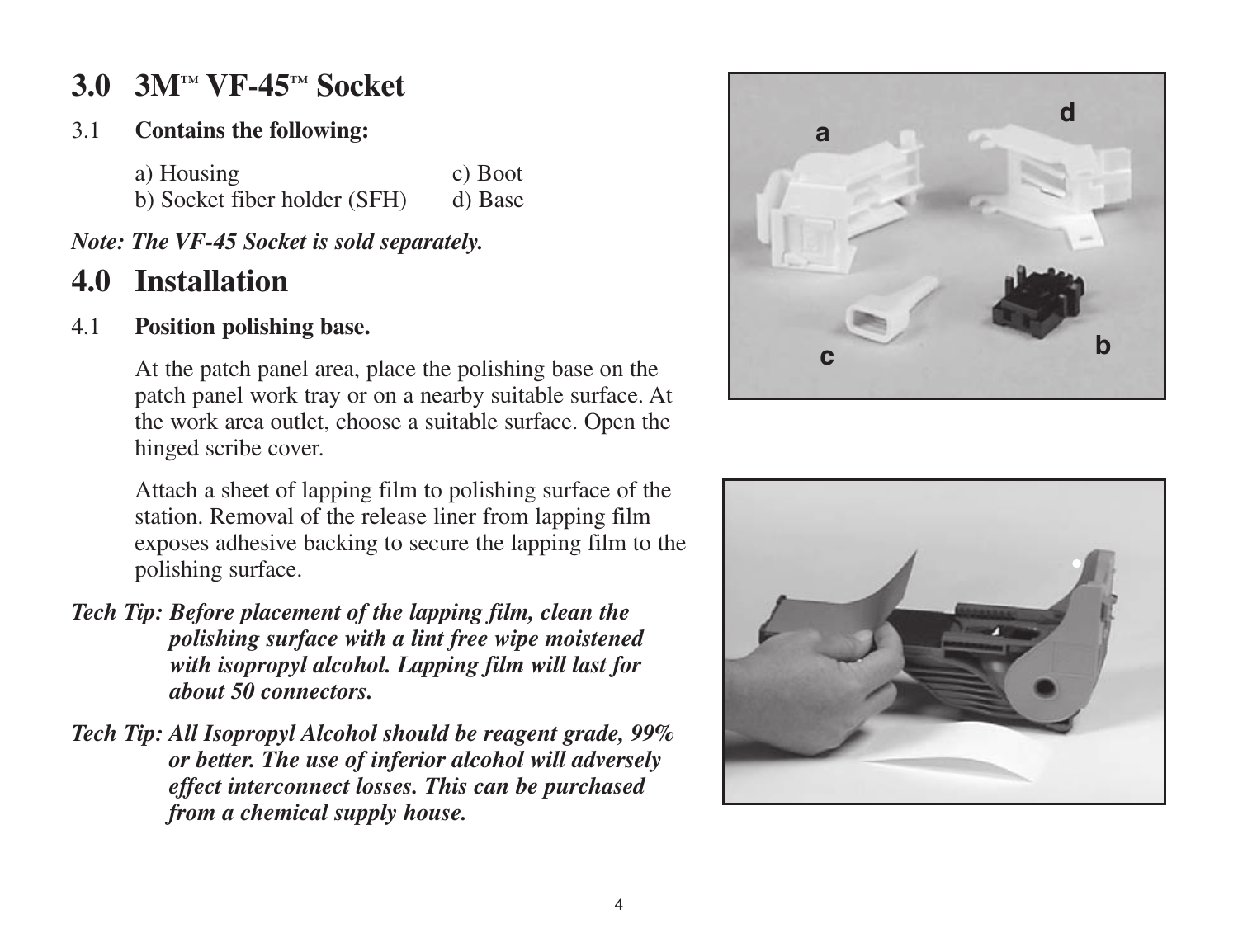- *Note: Carefully follow safety, health and environmental information on container label or Material Safety Data Sheet for isopropyl alcohol being used.*
- 4.2 **Position the polishing puck assembly.**

 Remove the polishing puck assembly from the storage compartment beneath the polishing pad and place it on the dovetail on top of the hinged scribe cover.

 Open the top of the polishing puck assembly by unlatching it from the side and opening it by its hinge to expose the inner cavity.



#### 4.3 **Position socket fiber holder in polishing puck assembly.**

 Ensure that the cavity is clean of debris and that the face of the puck is in the up position. Position a socket fiber holder into the cavity of the polishing puck assembly.

*Tech Tip: Do not press on the activation cap of the SFH during insertion. It should be held by the four prongs only. (See insert)*

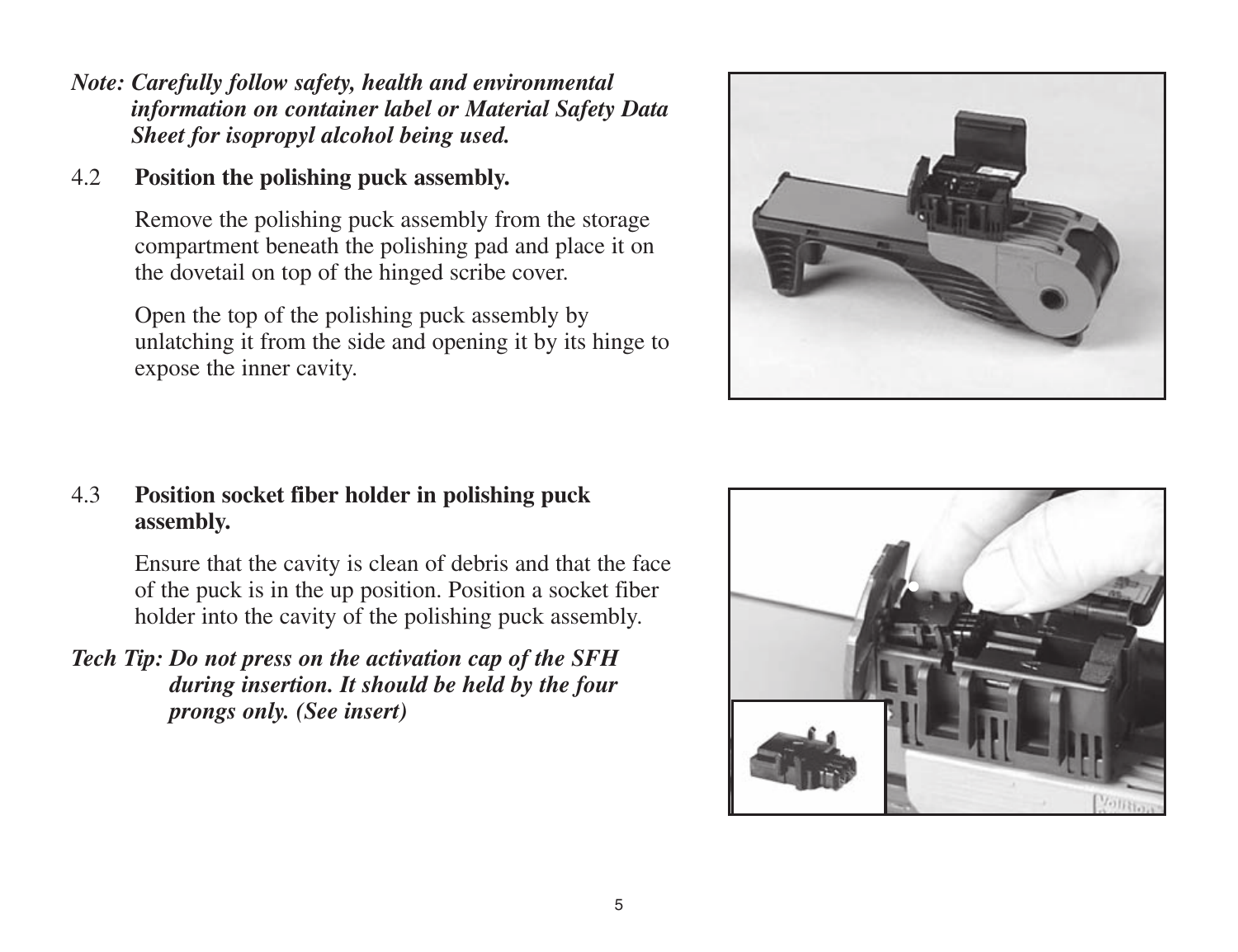4.4 Adjust the jacket stripper so they cut only the outer jacket and not the Kevlar® strands. Move the stop location with a small, flat-head screwdriver until the hole size is correct.



#### 4.5 **Remove outer cable sheath.**

 Cut outer cable jacket at a length of 1 meter (39 in.) and set tool aside.

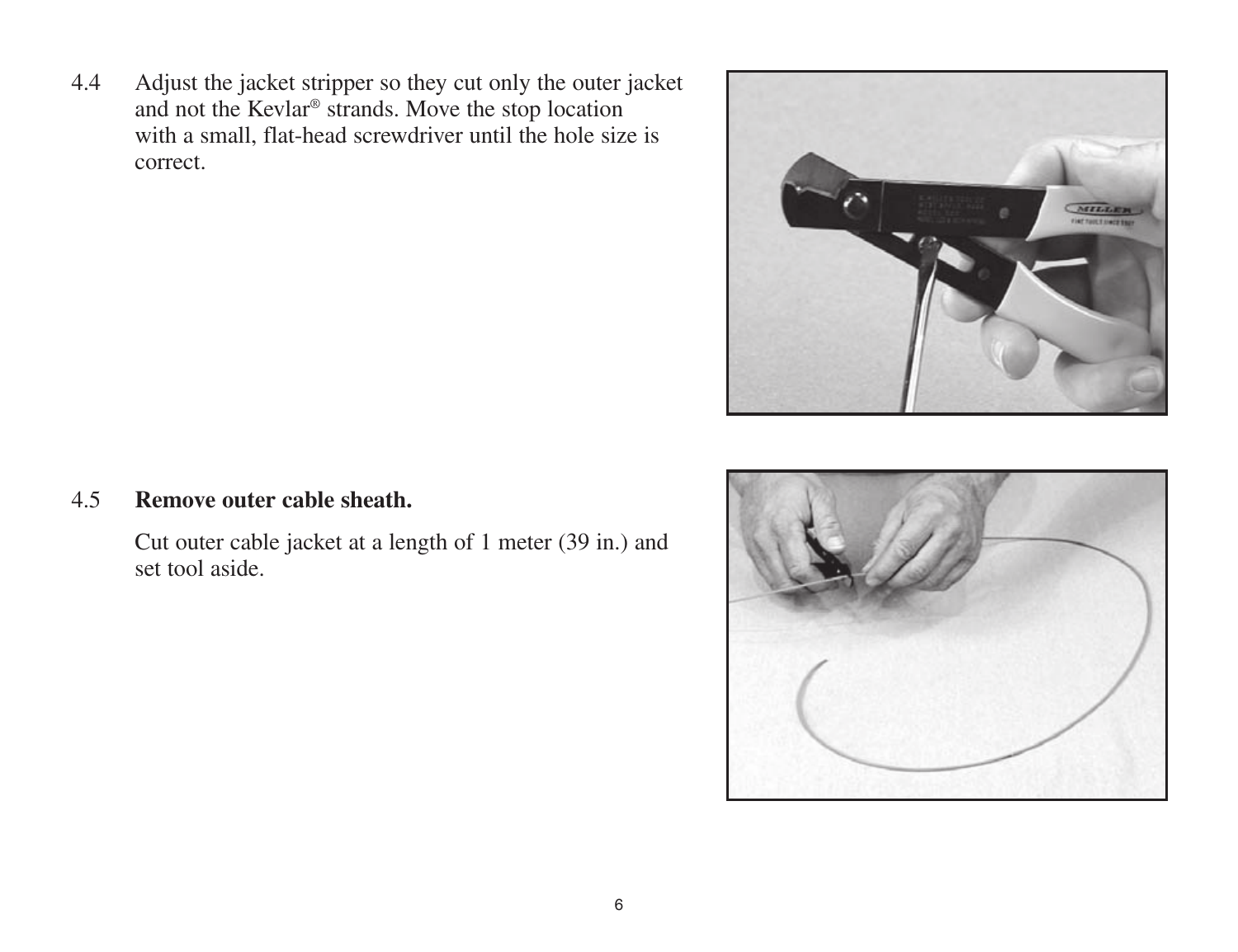Remove the outer sheath by pulling on the end of the cable jacket, sliding it off the Kevlar® strands and inner optical fiber buffer tubes. Do not use the tool to slide the outer jacket off the inner Kevlar strands and buffer tubes. Discard the outer jacket.



#### 4.6 **Remove Kevlar strands.**

 Use the snips to cut the Kevlar strands flush with the cable jacket. Discard the strands.

 **Use a cable tie to strain relief cable in patch panel or outlet within 2.5 mm (1 in.) of end of sheath.**

*Note: Do not over tighten the cable tie around the cable jacket. Pinched fibers may experience optical power loss.*

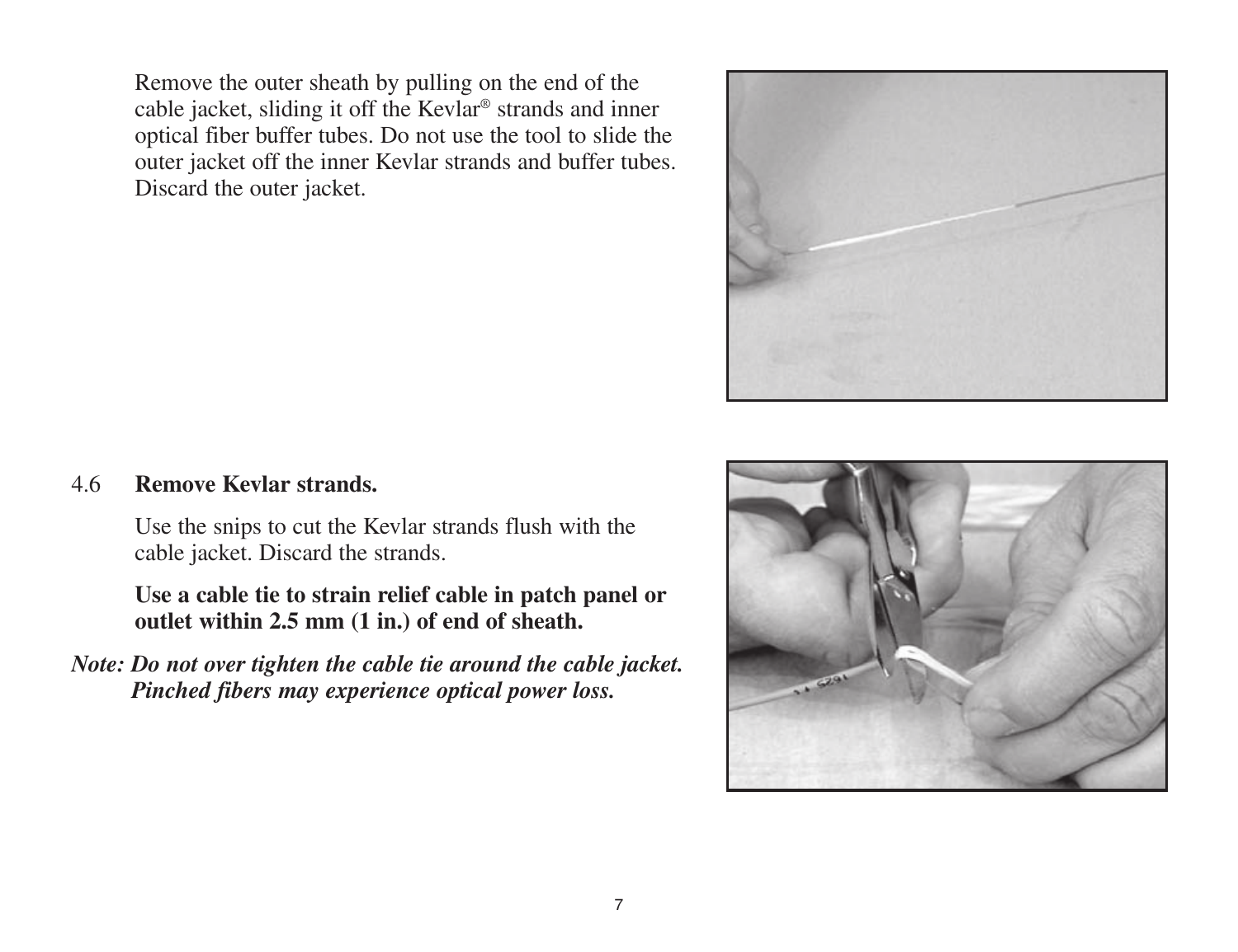#### 4.7 **Even-up the fiber and buffer tube.**

 If the fiber extends past the buffer tube, trim the end so the tube and fibers are the same length.



#### 4.8 **Position boot.**

 Place the boot onto the buffer tube, small end first. Slide the boot along the buffer tube until it is out of the way.

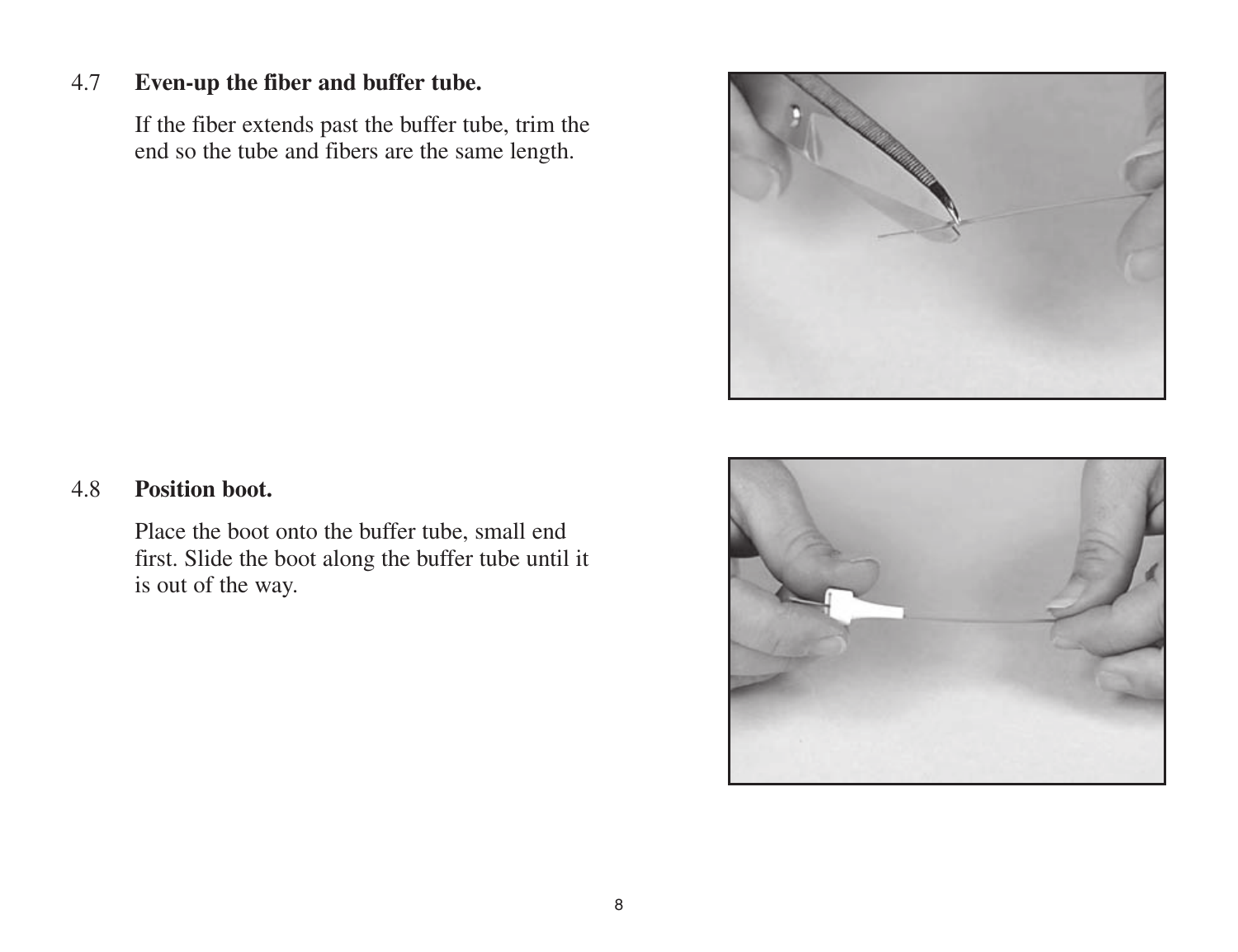#### 4.9 **Remove buffer tube.**

 Verify that length guide is pushed flush against back of tool. Insert the buffer tube into the buffer tube stripper until it bottoms against the tool. Squeeze the handles of the tool together and pull the buffer tube off to expose the two  $250 \mu$ optical fibers.



#### 4.10 **Strip the buffer coating from the fibers.**

 Insert both of the 250 µ fibers into the tube guide of the dual fiber stripper until the buffer tube is flush with the outer edge of the tube guide. Squeeze the handles of the dual fiber stripper together and pull the fibers out.

*Note: Clean the stripper blades with the brush end of the cleaning tool when needed. See "Dual Fiber Stripper Maintenance" section.*

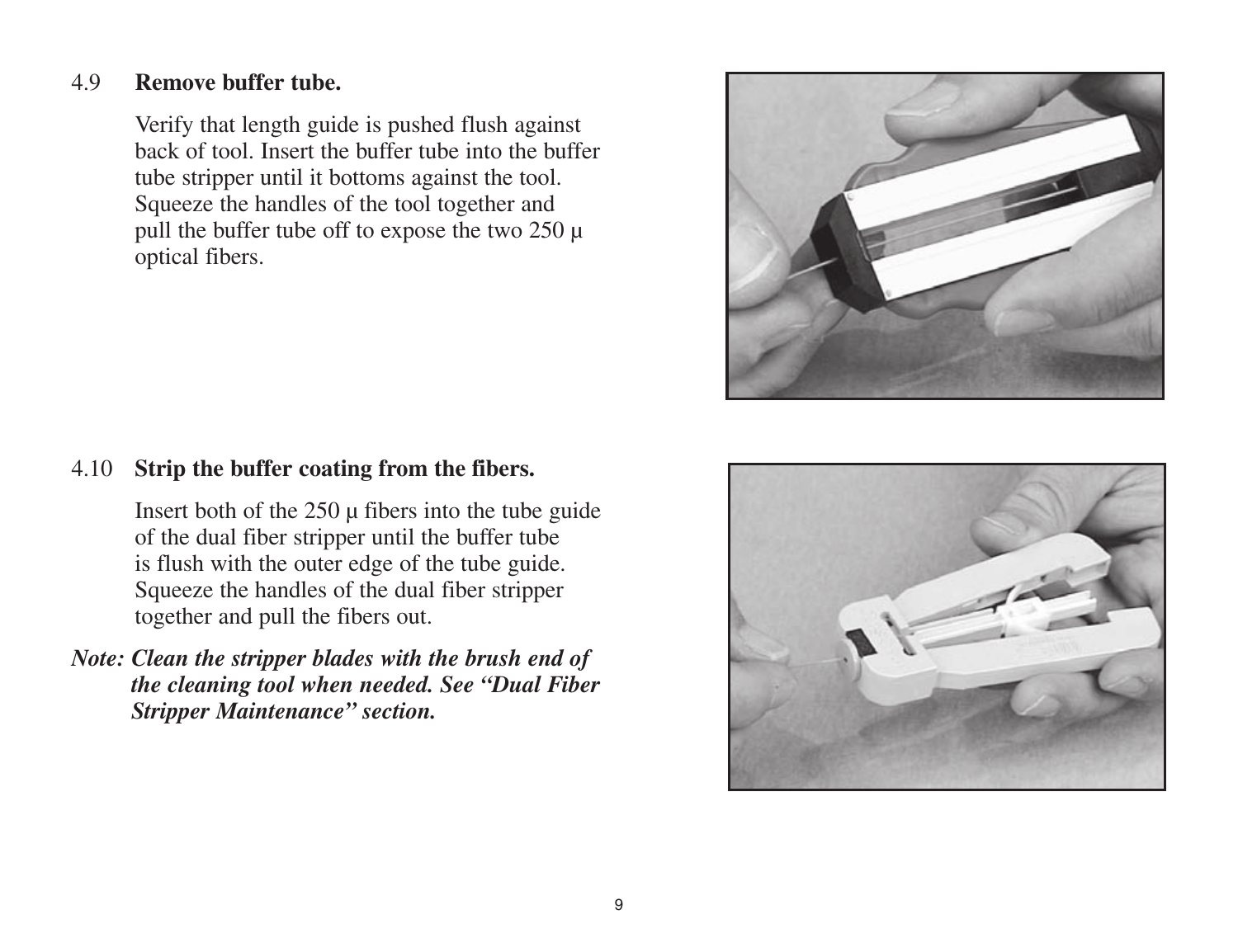#### 4.11 **Clean the fibers.**

 Moisten a section of a lint-free wipe with isopropyl alcohol. Wipe the residue from the fibers using the moistened lint-free wipe until the fibers squeak.

- *Tech Tip: All Isopropyl Alcohol should be reagent grade, 99% or better. The use of inferior alcohol will adversely effect interconnect losses. This can be purchased from a chemical supply house.*
- *Caution: Care should be used when handling fibers so as not to break them, or to handle them in such a way that they could penetrate your skin.*
- *Note: Carefully follow safety, health and environmental information given on container label or Material Safety Data Sheet for isopropyl alcohol being used.*
- 4.12 **Thread the fibers into the holder.**

 Spread the fibers slightly apart between your fingers to feed them into the socket fiber holder. Refer to label inside polishing puck for duplex A-B crossover orientation. (e.g., patch panel A-to-B, outlet B-to-A). Every link must cross (i.e. patch panel to patch panel).

*Tech Tip: Make sure that the face of the polishing puck assembly is in the closed position before the fibers are inserted.*



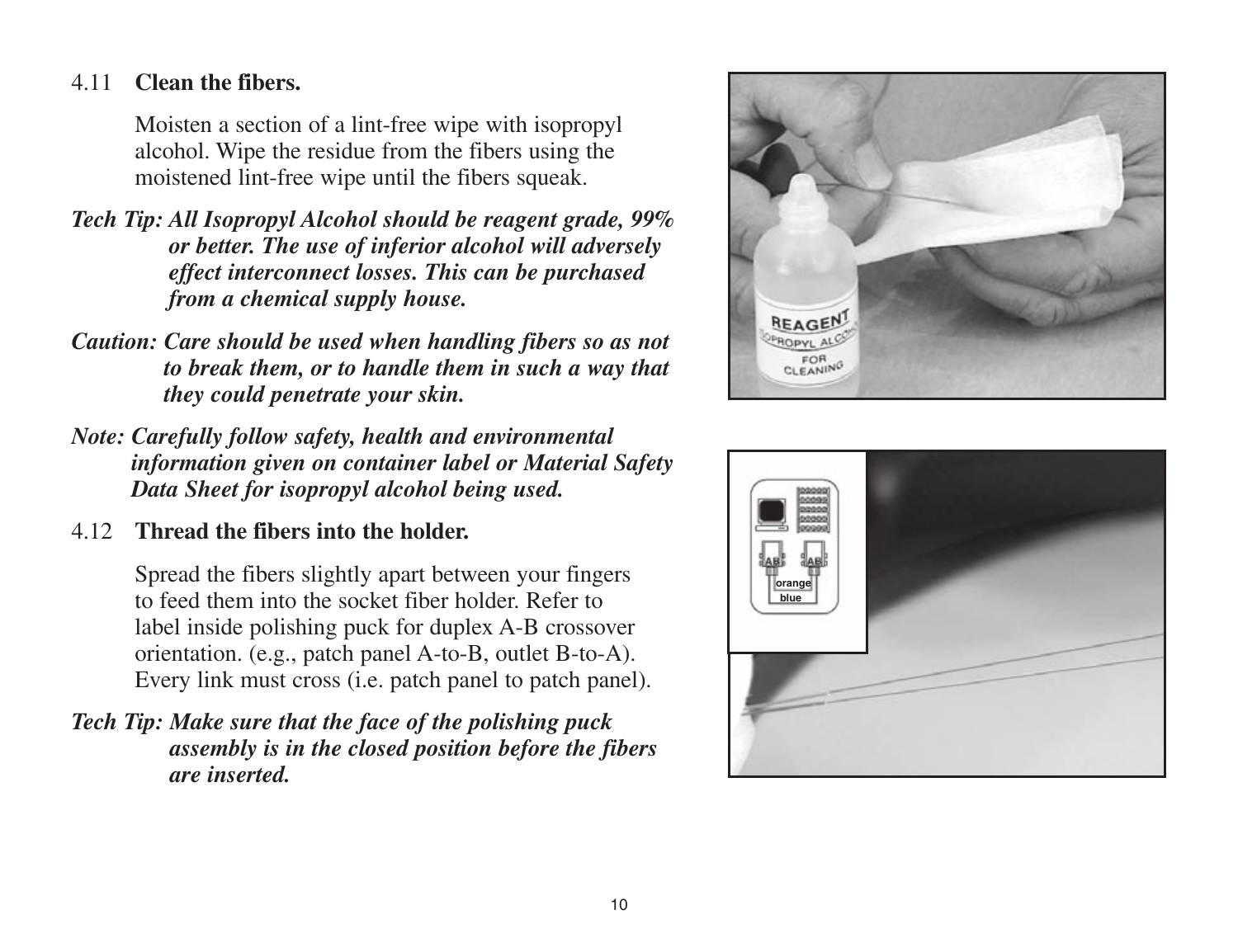**Slide the fibers along the fiber guide grooves** of the polishing puck assembly and into the socket fiber holder.

 Fiber insertion is complete when the color coded fibers enter the socket fiber holder and positively stop.

*Tech Tip: If resistance is felt when inserting the fibers, back the fibers out of the SFH and verify that all of the coating residue has been removed then reinsert. If resistance continues, it may be necessary to replace the SFH.*



**Place the buffer tube into the strain relief foam** so that the two fibers are held with a slight bow in the socket fiber holder.

- *Caution: Use care as bare fibers are now protruding through the face of the polishing puck.*
- *Caution: Care should be used when handling fibers so as not to break them, or to handle them in such a way that they could penetrate your skin.*

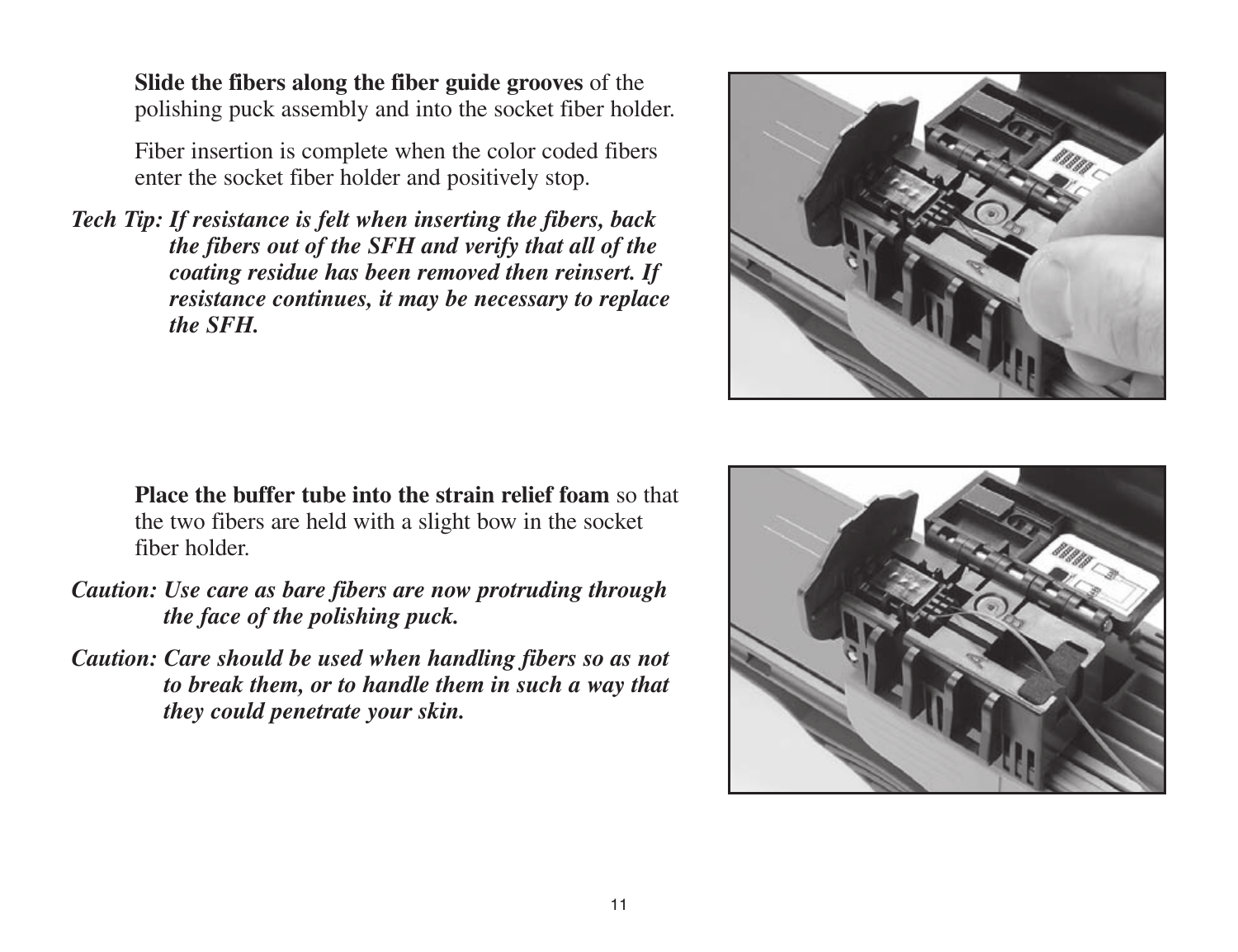#### 4.12 **Actuate the fiber holder.**

 Rotate and close the top section of the polishing puck assembly by its hinge to actuate the socket fiber holder. The top section will latch with an audible click when it is fully closed.



#### 4.13 **Scribe and polish fibers.**

 Open the hinged scribe cover by rotating the polishing puck assembly along with the dovetail to expose the scribe area.

Lift the polishing puck assembly off of the dovetail.

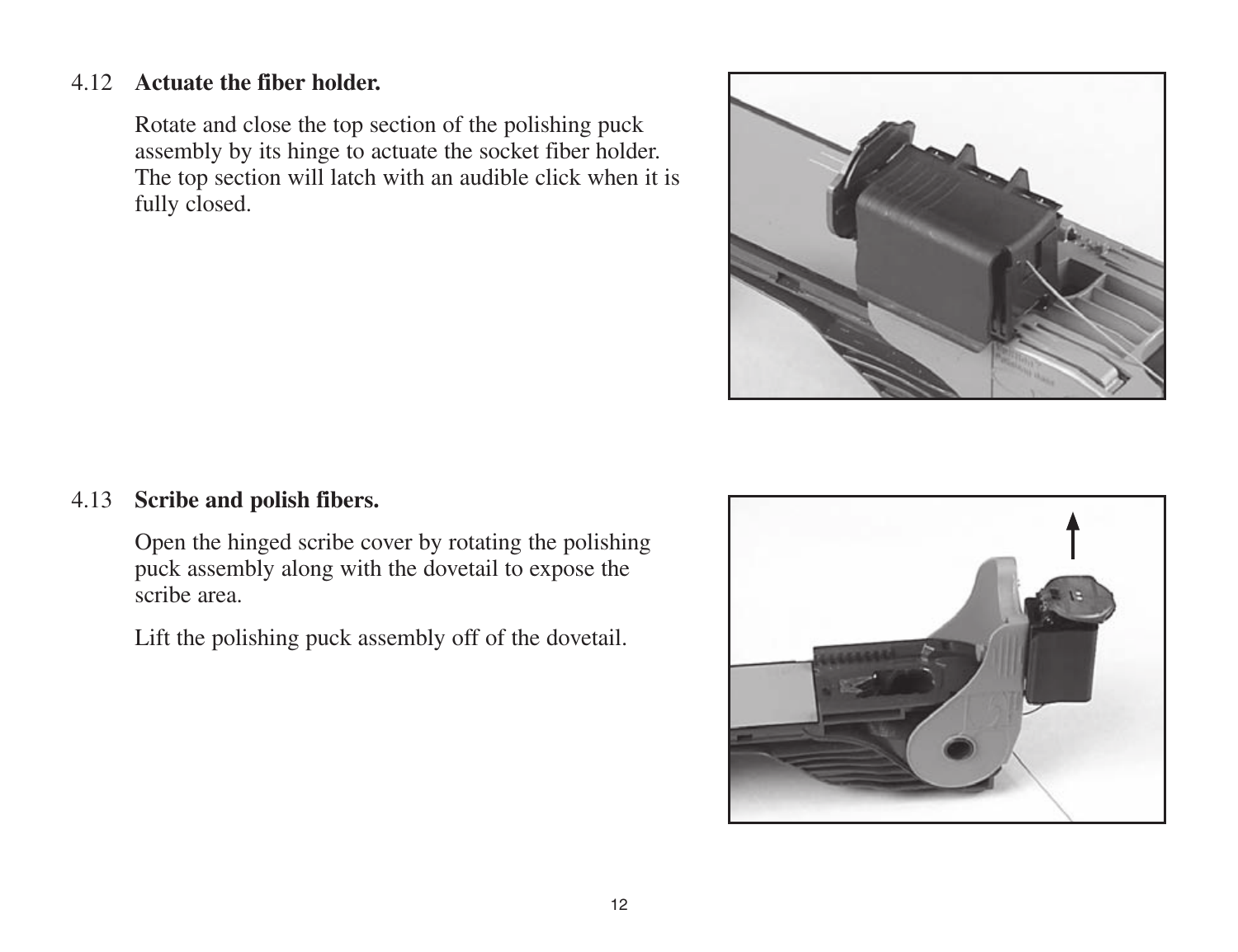Place the polishing puck assembly into the scribe entrance by inserting the exposed fibers into the fiber stub basin.

- *Caution: The catch basin of the polishing base should be emptied often and before storing. Safely dispose of fibers per your company's practice. The basin should only be used for fiber scraps, no other debris should be inserted.*
- *Tech Tip: Ensure that the polishing face is in the correct orientation for the scribe motion. Note outline of puck face in scribe track. Also, care should be exercised in landing the polishing puck assembly into the scribe entrance.*



- 4.14 Move the polishing puck assembly smoothly through the scribe channel. As the puck slides through the scribe channel, continue the motion all the way across the lapping film.
- *Tech Tip: Use caution when sliding puck through scribe channel. Keep pressure on polishing puck. Do not lift when going across scribe.*

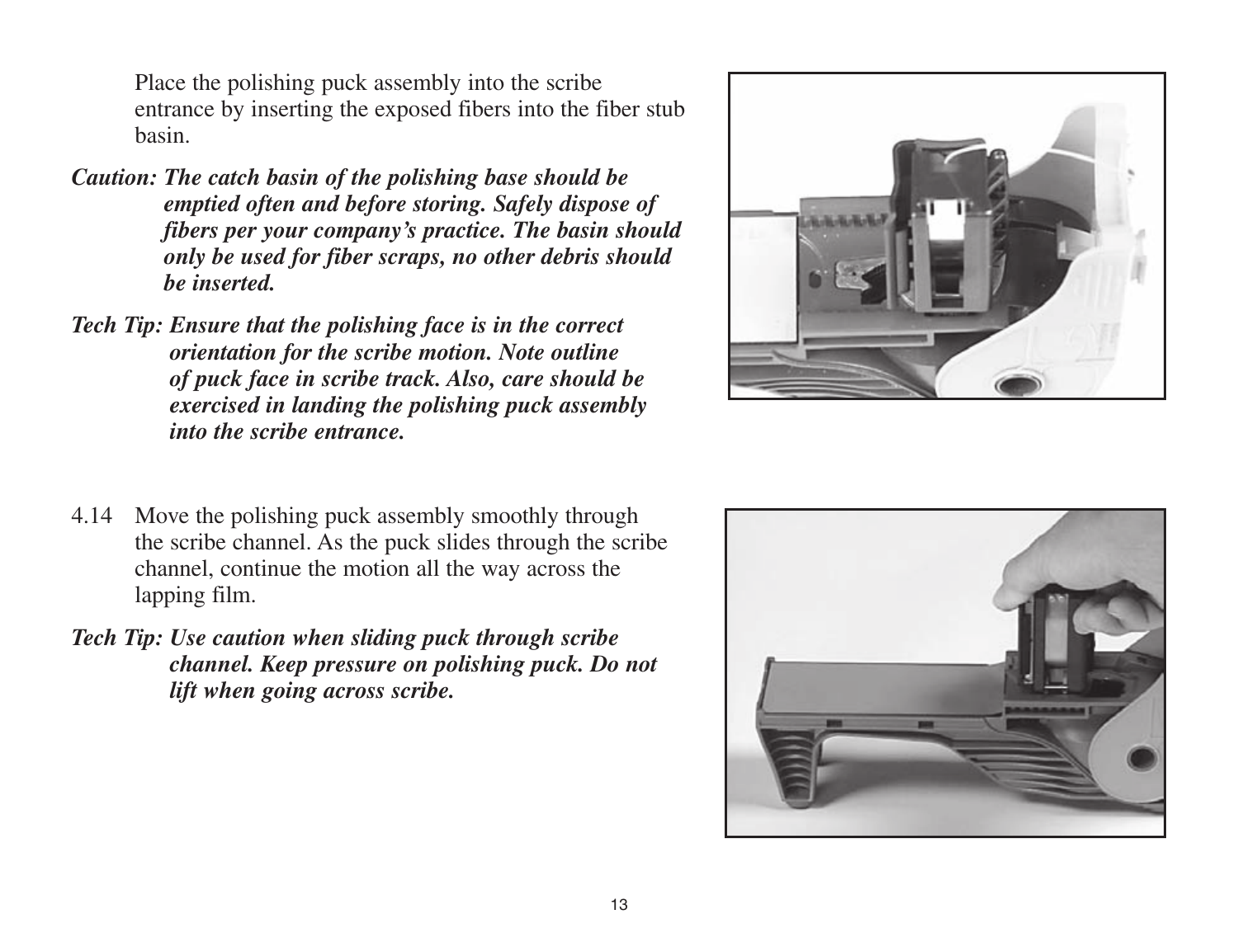With medium pressure, slide the puck back and forth across the entire length of the lapping film 10–15 times. Use a different area of the film for each connector to extend film life.

#### 4.15 **Clean the fibers.**

 Place the polishing puck assembly back onto the dovetail. Moisten a lint-free wipe with isopropyl alcohol. Wipe the polishing puck face assembly using the moistened lintfree wipe.

- *Note: The puck face should feel completely smooth with no fiber protrusion whatsoever. If resistance is felt, continue to polish until the face is smooth.*
- *Tech Tip: All Isopropyl Alcohol should be reagent grade, 99% or better. The use of inferior alcohol will adversely effect interconnect losses. This can be purchased from a chemical supply house.*
- *Tech Tip: This wipe can also be used to clean the lapping film. Clean after every connector for maximum film use.*
- *Note: Carefully follow safety, health and environmental information on container label or Material Safety Data Sheet for isopropyl alcohol being used.*
- *Warning: Do not touch cleave blade. Any material or solvent that contacts the blade can cause damage.*



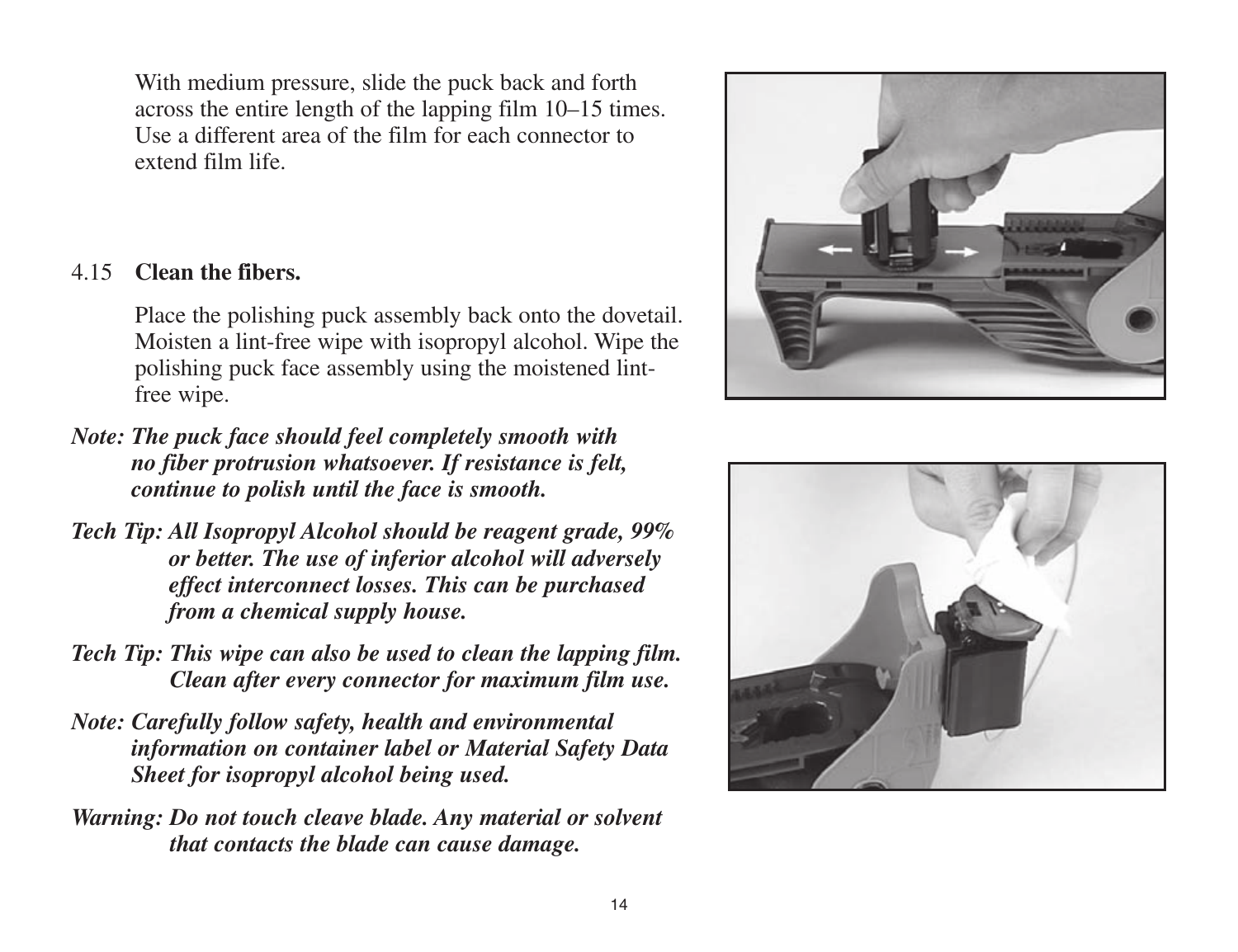#### 4.16 **Inspect the fibers.**

Attach the VF-45 puck adapter to the fiber microscope.

# DANGER—LASER

DO NOT use the microscope to view active fiber signals under ANY circumstances. Active fiber signals contain laser light, and direct eye contact with laser light should be avoided. The failure to avoid direct eye contact with laser light can result in serious damage to the eye. The microscope may magnify the laser light in active fiber signals; direct eye contact with magnified laser light should be avoided.



 Insert the polishing puck into the puck adapter. An audible click will be heard when the puck is fully seated. (Note: the adapter is keyed to accept the puck in only one direction).

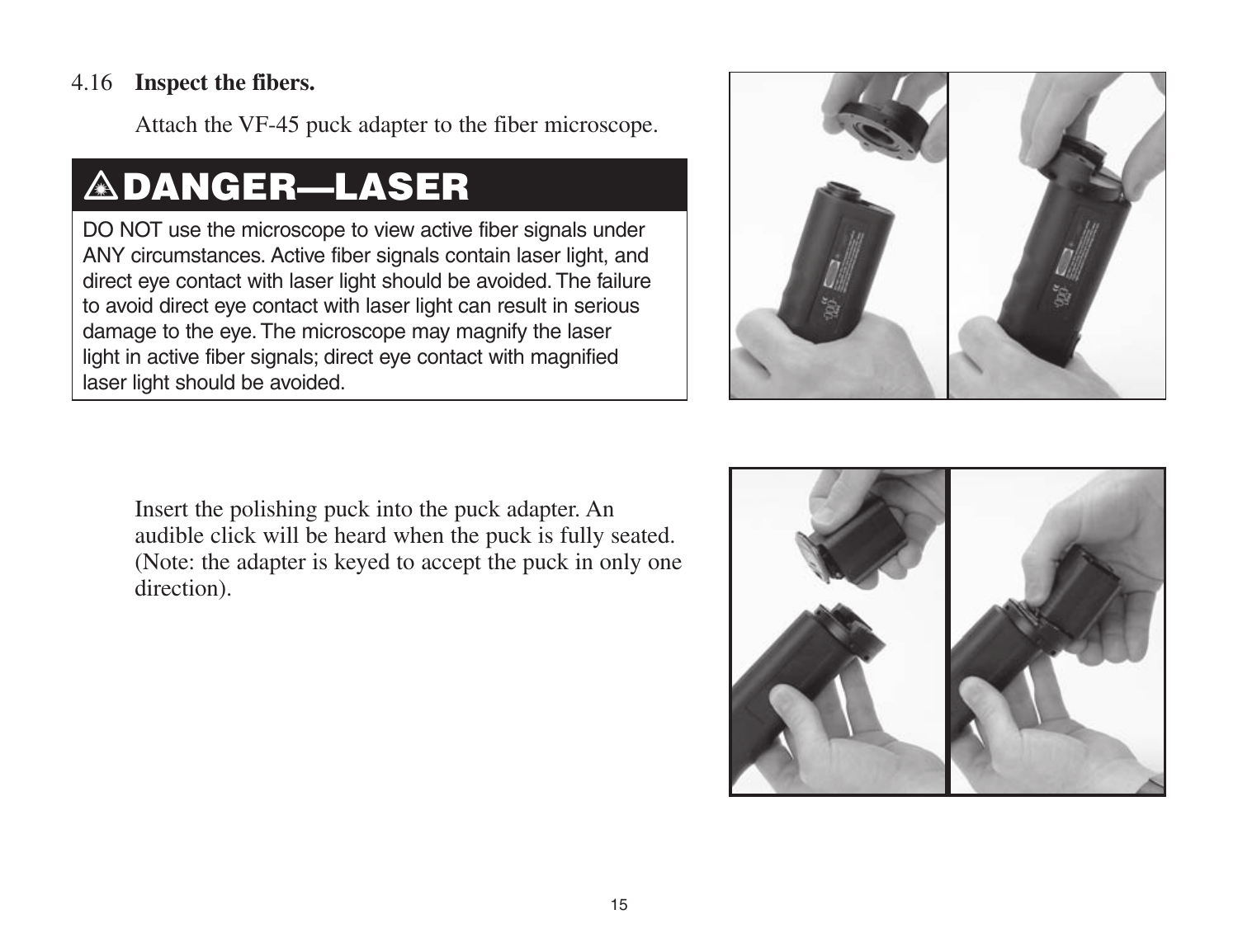Press the LED toggle switch to the desired illumination mode and focus image at the eyepiece.

 The microscope will show either coaxial or oblique lighting views based on the direction of the toggle switch.



 Slide the adapter side to side to view each fiber individually.

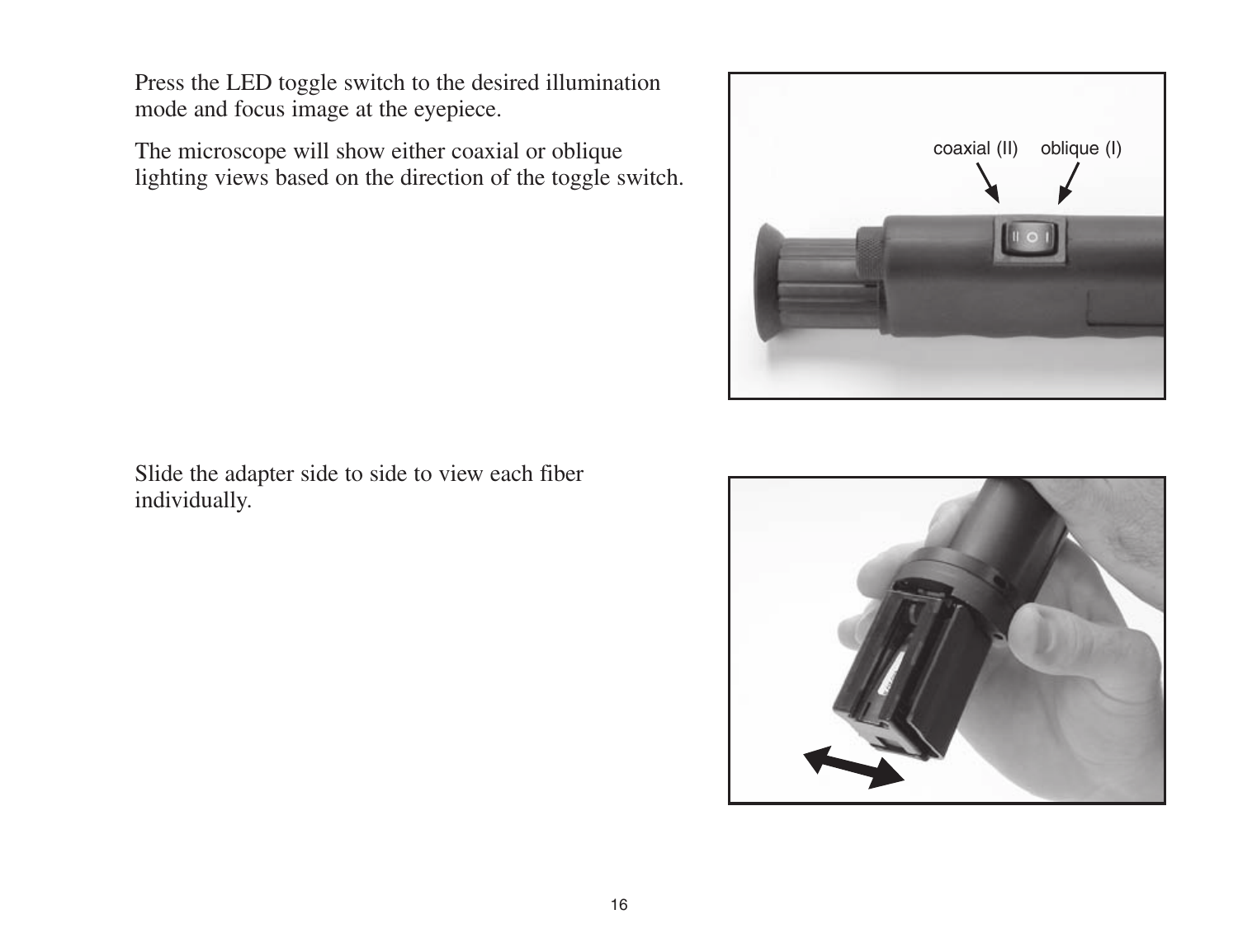**Examine the fiber ends for flaws. Any flaw in core of the fiber is unacceptable.** 







Coaxial Illumination—ACCEPTABLE Coaxial Illumination—UNACCEPTABLE



Oblique Illumination—ACCEPTABLE Oblique Illumination—UNACCEPTABLE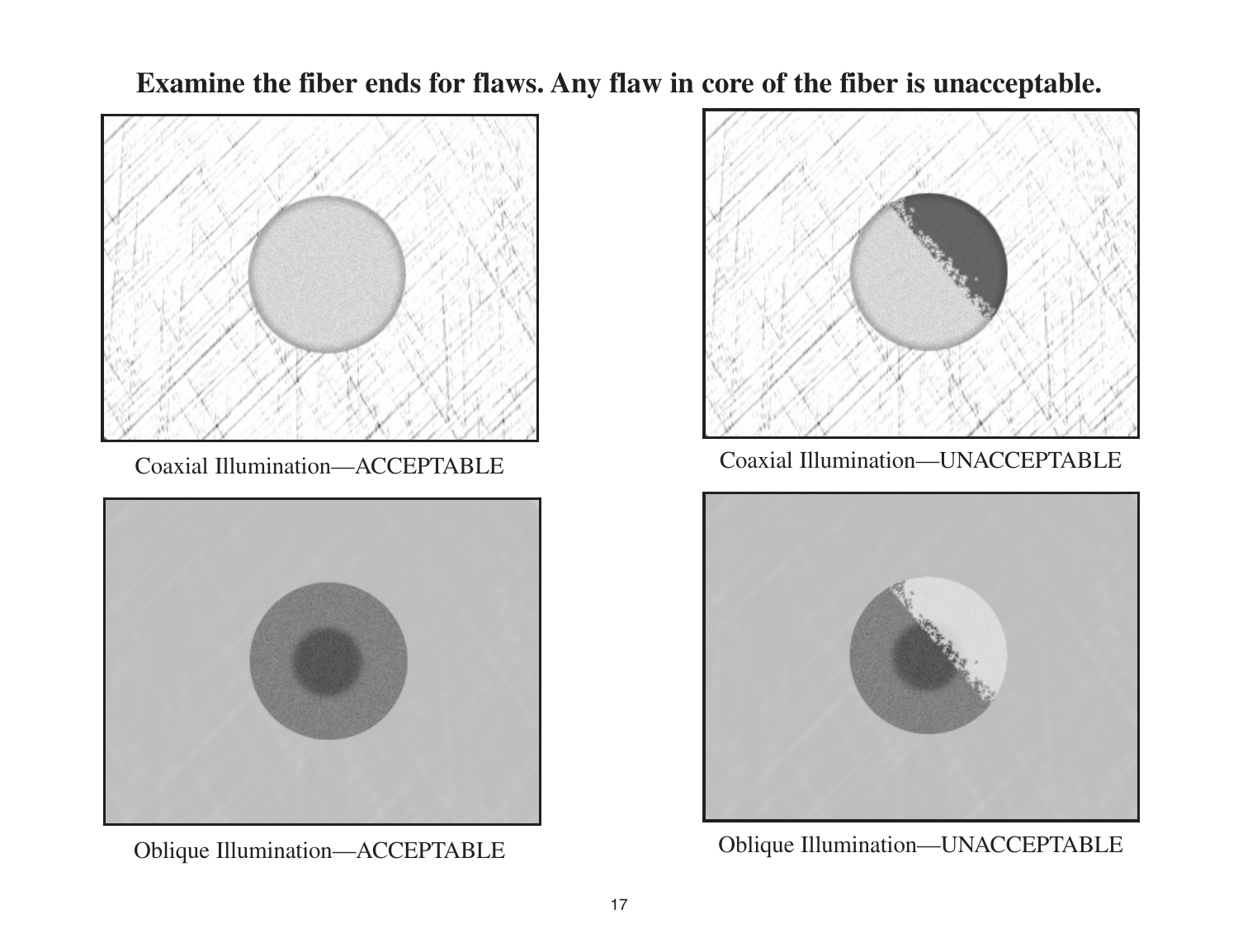4.17 Rotate open the polishing face of the polishing puck assembly to expose the ends of the fibers. Use a cotton swab moistened with isopropyl alcohol to clean the fibers.

> Clean both fibers by running the applicator along the length of the two exposed fibers, toward the fiber ends. Stroke past the ends of the fiber in an outward motion to make sure the entire shaft of fiber has been cleaned.

#### *Tech Tip: Two strokes of the applicator on each side of the fiber should be adequate.*

*Note: Carefully follow safety, health and environmental information on container label or Material Safety Data Sheet for isopropyl alcohol being used.*

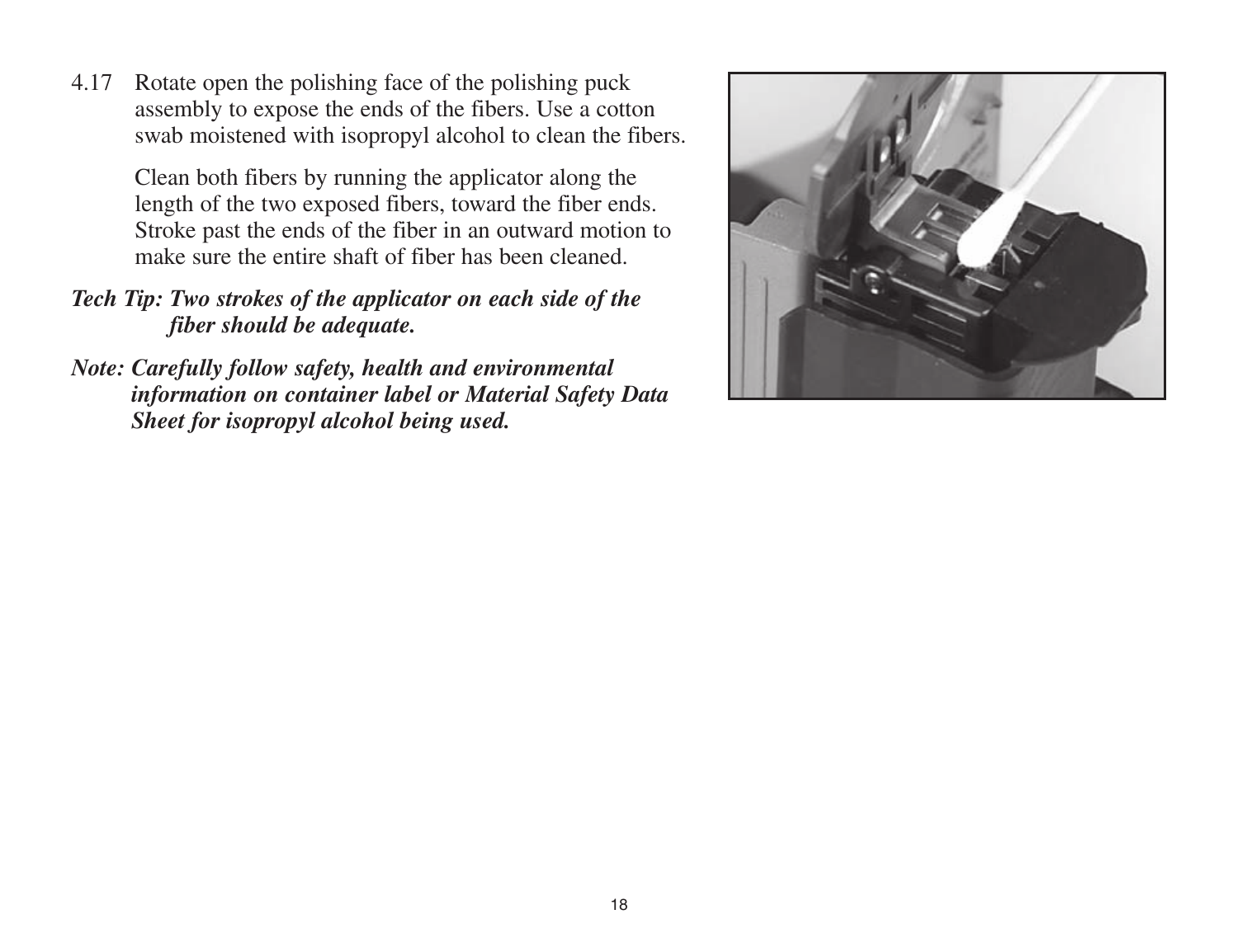#### 4.18 **Socket Assembly.**

 Close the hinge scribe cover and open the polishing puck assembly top by releasing the latch.

Leave the fiber holder in polishing puck assembly.

 Align the "pins" of the housing over the "hinge" of the fiber holder.

Snap the housing onto the socket fiber holder.

 Remove the housing from the polishing puck assembly (the fiber holder will be attached to the housing).

Make sure the SFH sits flush in the housing.



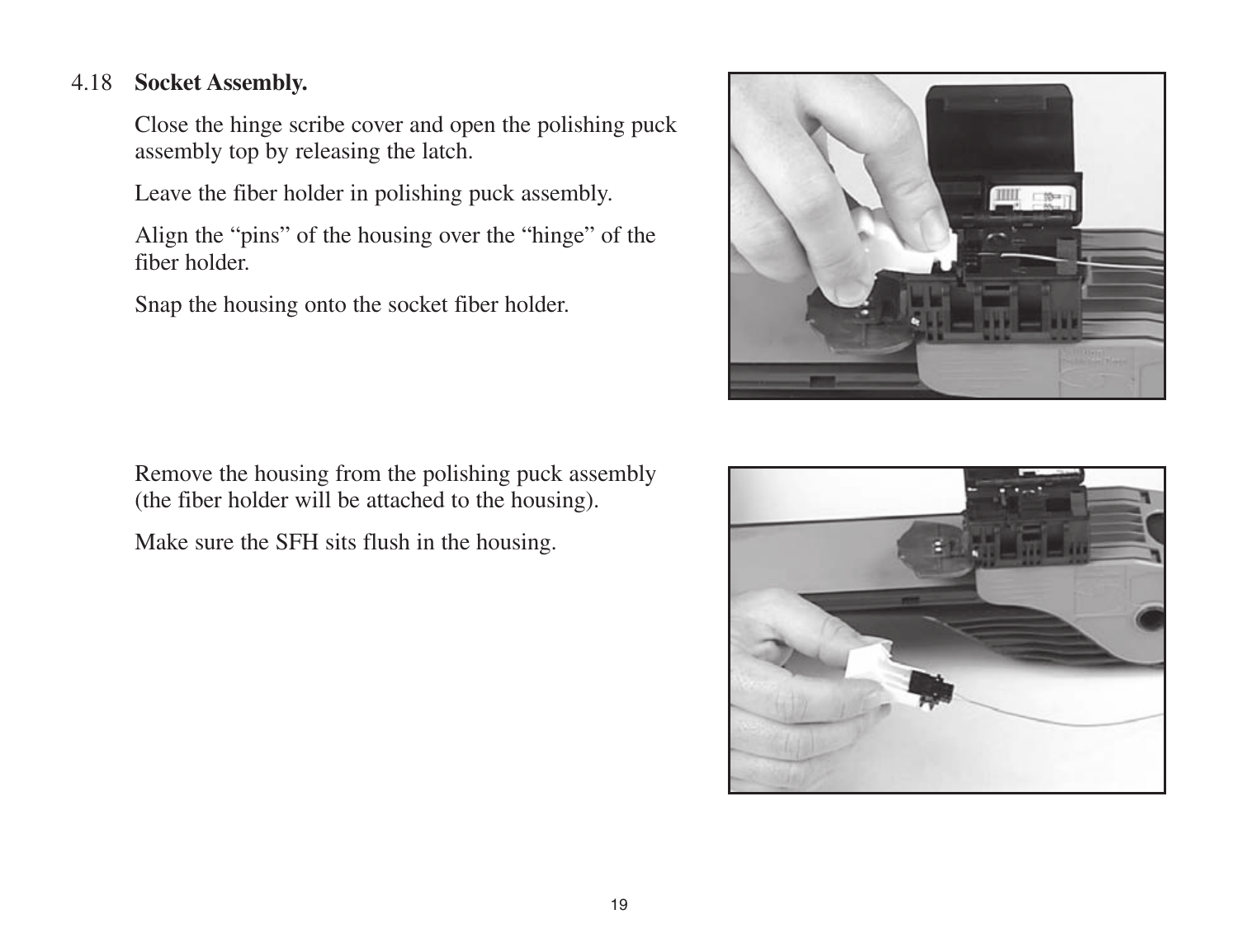Hold the base and align the base "hinge" over the pins of the housing. Snap the "hinge" over the "pins."



 Rotate the base on the housing until the housing and base latch closed with an audible click.

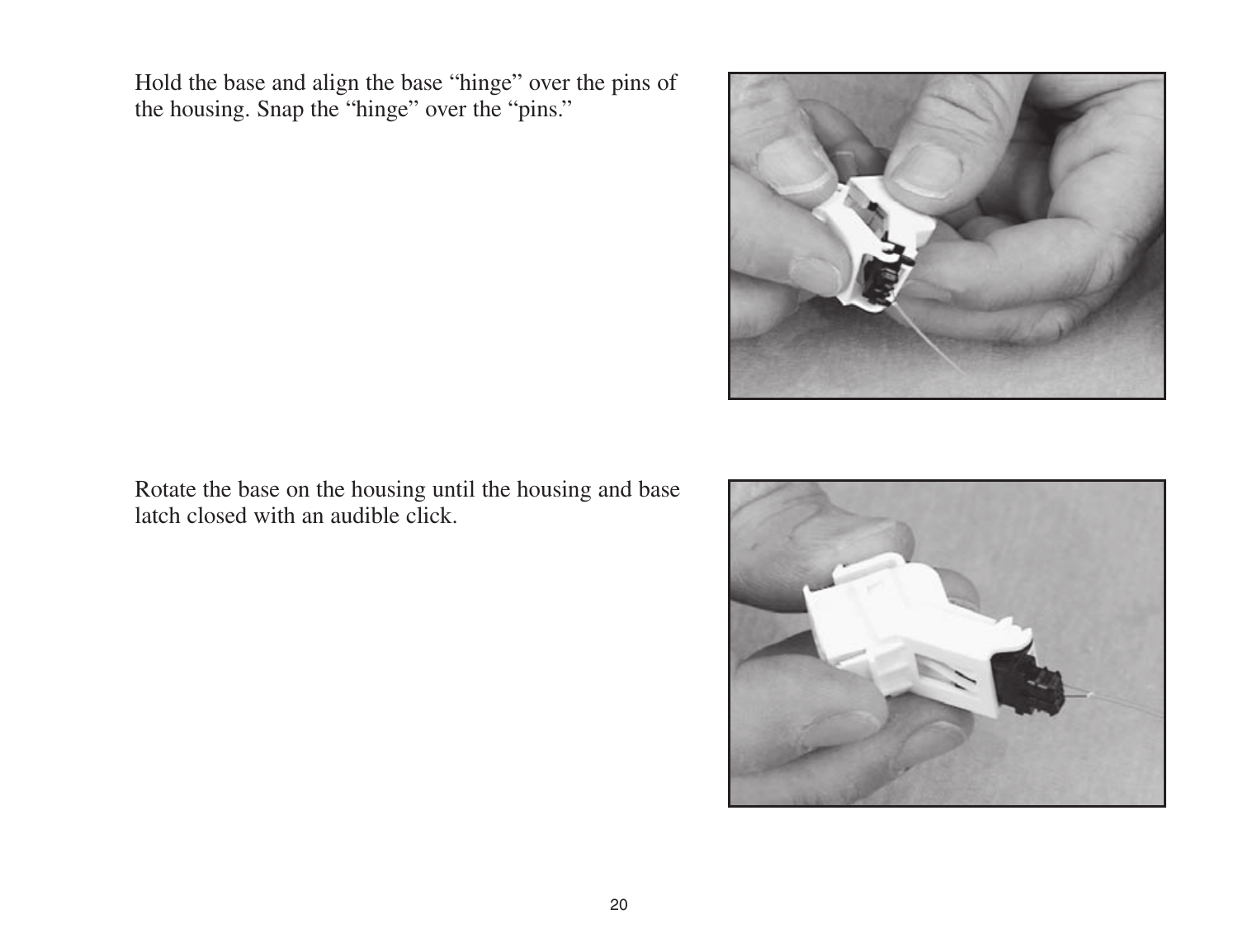#### 4.19 **Verify fiber position.**

 Open the housing door with the wooden end of the cotton swab, and ensure that the fibers lie in the "V" grooves.



#### 4.20 **Boot Placement.**

 Slide the boot along the buffer tube onto the fiber holder until fully seated.

The VF-45™ socket termination is complete.

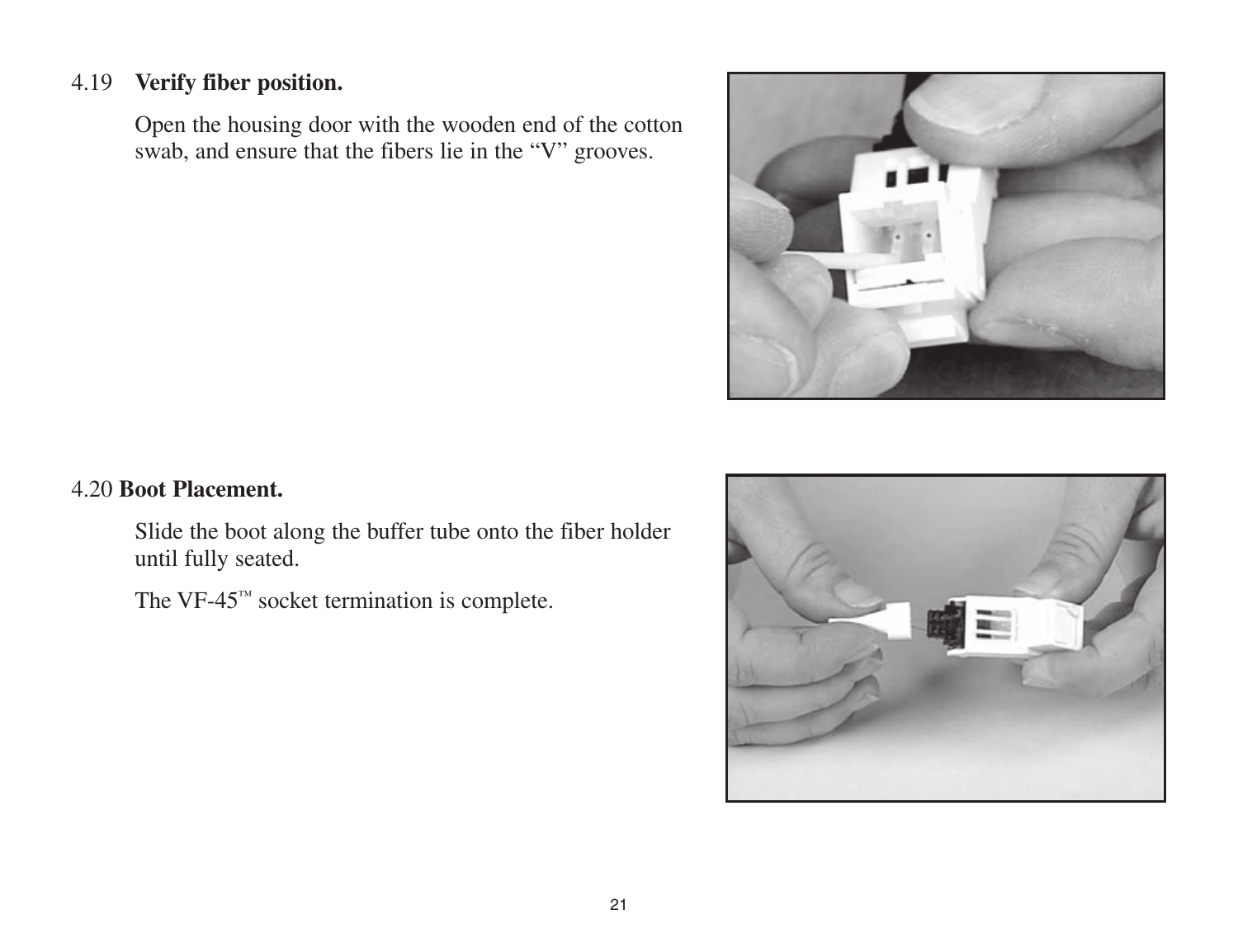## **5.0 Tool Maintenance**

#### 5.1 **Scribe Blade Assembly**

 The scribe blade assembly can be replaced by pushing down on the old blade assembly and sliding it out. A new blade assembly can then be inserted into the slot and pushed into place until the detent ball snaps in place.

- *Caution: The diamond scribe blade is very sharp and can be damaged. Use care in this process. Do not touch blade!*
- *Warning: Do not touch cleave blade. Any material or solvent that contacts the blade can cause damage.*
- 5.2 Wear indicator of puck face is located to the left of the ferrules. The face needs to be replaced when a white dot appears. wear indicator



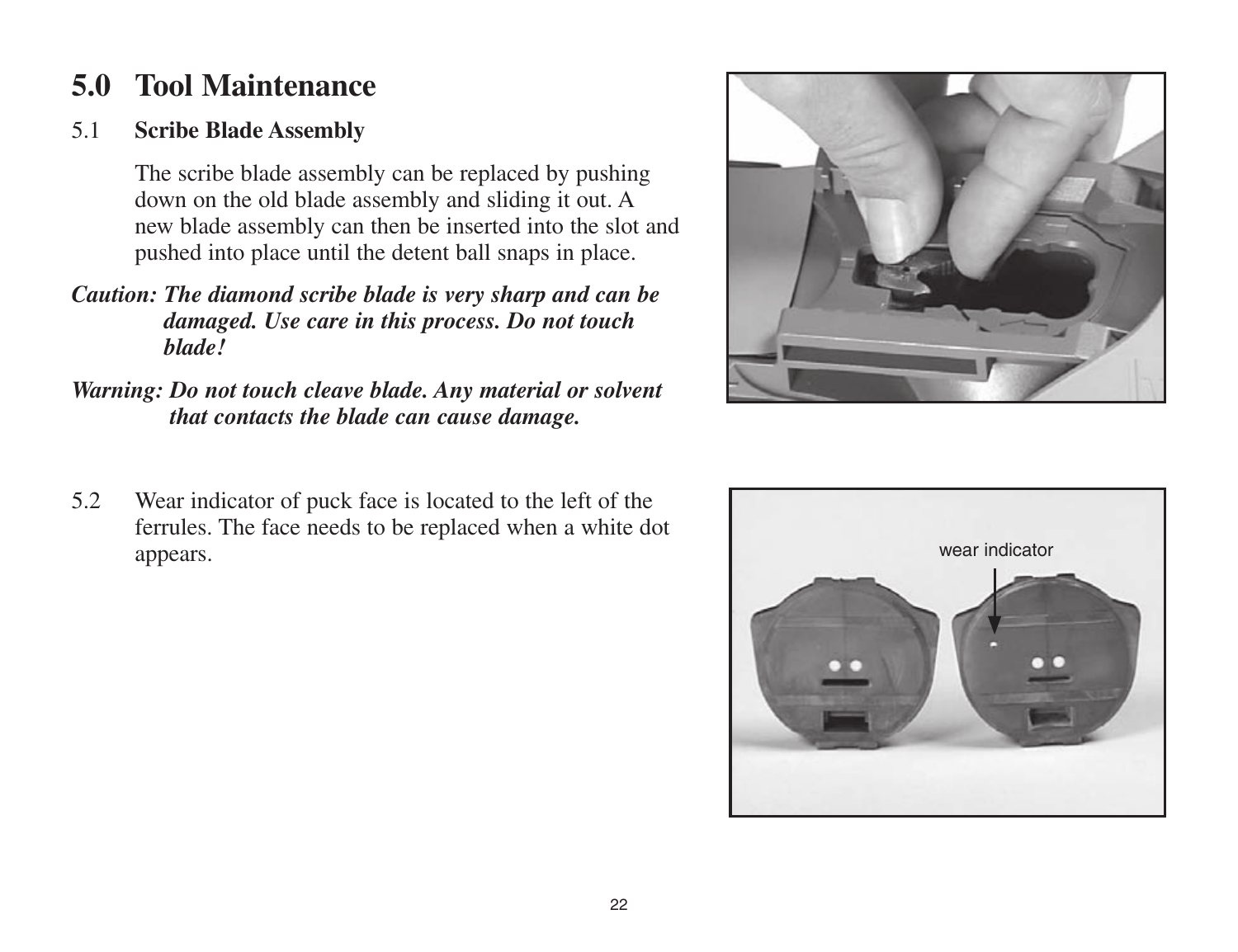- 5.3 The face of the polishing assembly can be replaced in the fields by depressing the spring on the bottom of the puck assembly and snapping new face into place.
- 5.4 **If insertion of the fiber becomes difficult, inspect the fiber guide holes of the polishing face.**

 Use the fiber view scope to inspect the fiber guide holes. Check for debris in the fiber guide holes.



#### 5.5 **Clean the fiber guide holes of the polishing face.**

 If the fiber guide holes become plugged, they may be cleaned by opening the face of the polishing puck, holding the alcohol bottle against the inside face area and directing alcohol through the holes. If alcohol stream does not dislodge debris, a piece of cleaning wire may be used to clean the holes (included in kit).

*Note: Carefully follow safety, health and environmental information given on container label or Material Safety Data Sheet for isopropyl alcohol being used.*

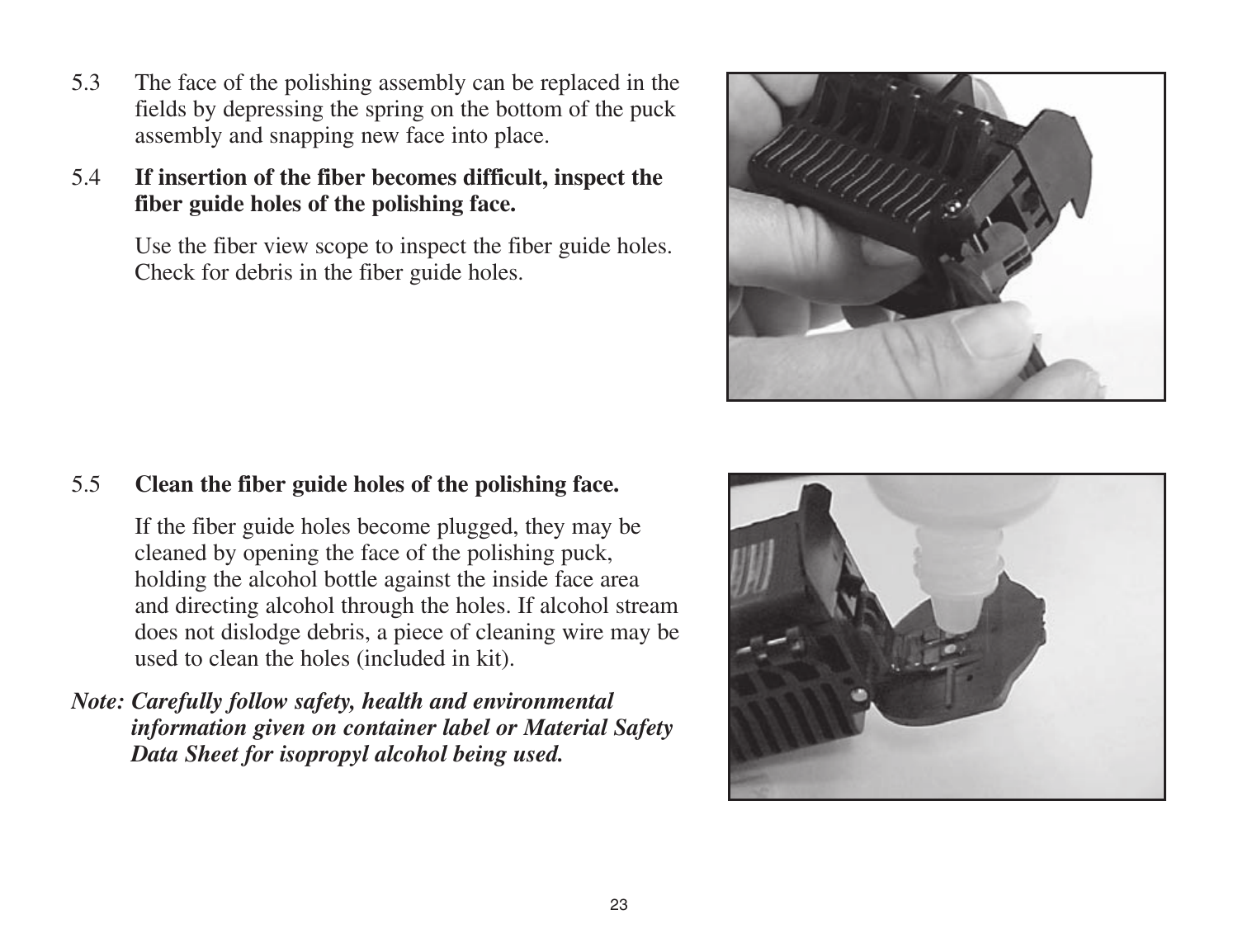## **6.0 Dual Fiber Stripper Maintenance**

#### 6.1 **Tube Guide**

 The stripper tube guide should be cleaned periodically to ensure good performance. Remove the tube guide by unlatching the tube lock with the white pushout tool. Pull the tube guide out of the pivot housing.

- 
- 6.2 Clean the inside of the tube guide with compressed air. A length of unstripped fiber may also be used for cleaning if compressed air is not available. Also clean around the outside tip of the tube guide.

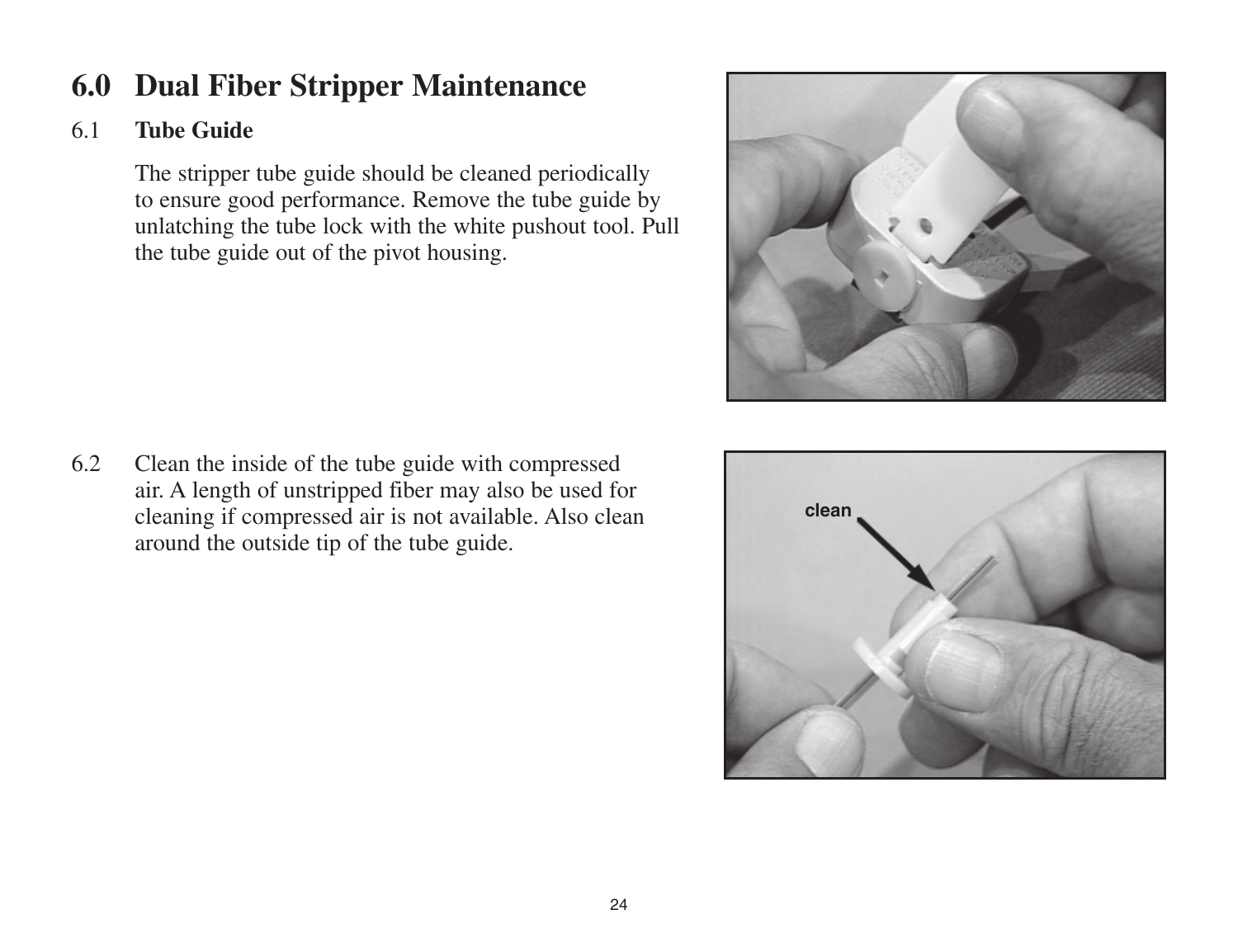#### 6.3 **Stripper Blades - Cleaning**

- a) If the stripper performance is unsatisfactory after the normal cleaning procedure, the stripper blades may need to be removed from the handle assembly for a more thorough cleaning.
- b) Remove the tube guide per section 6.1. Use the pushout tool to push the blades out of the handle assembly.

6.4 Remove all foreign material from the front and back sides of the blades, **especially around the semicircular region.**



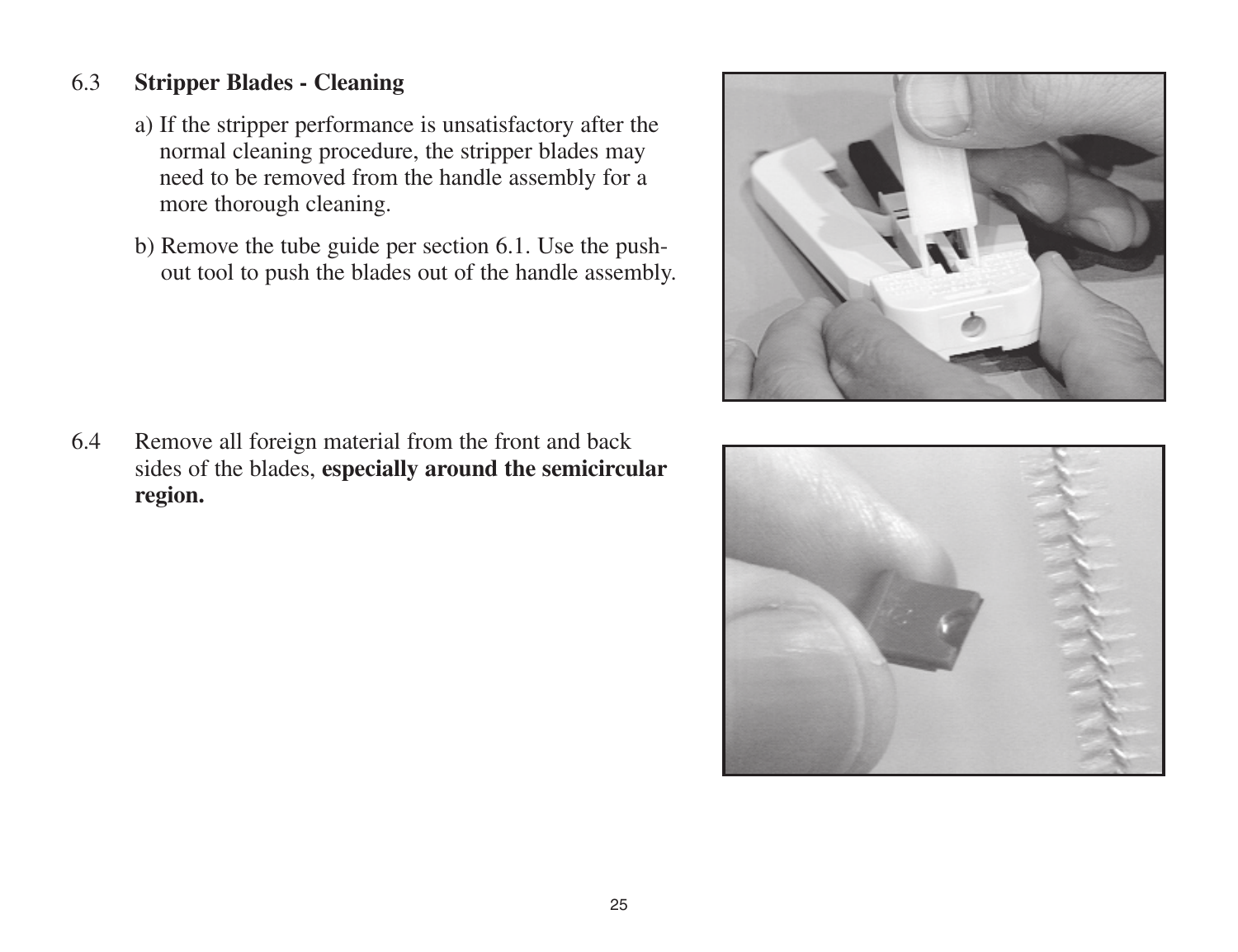6.5 Replace the blades in the pivot housing. The molded recesses in the blades should face outward.



6.6 Insert the tube guide into the pivot housing. Secure the tube guide with the tube guide lock.

> After installing blades, tube guide, and tube lock, close the handles once to align the blades.

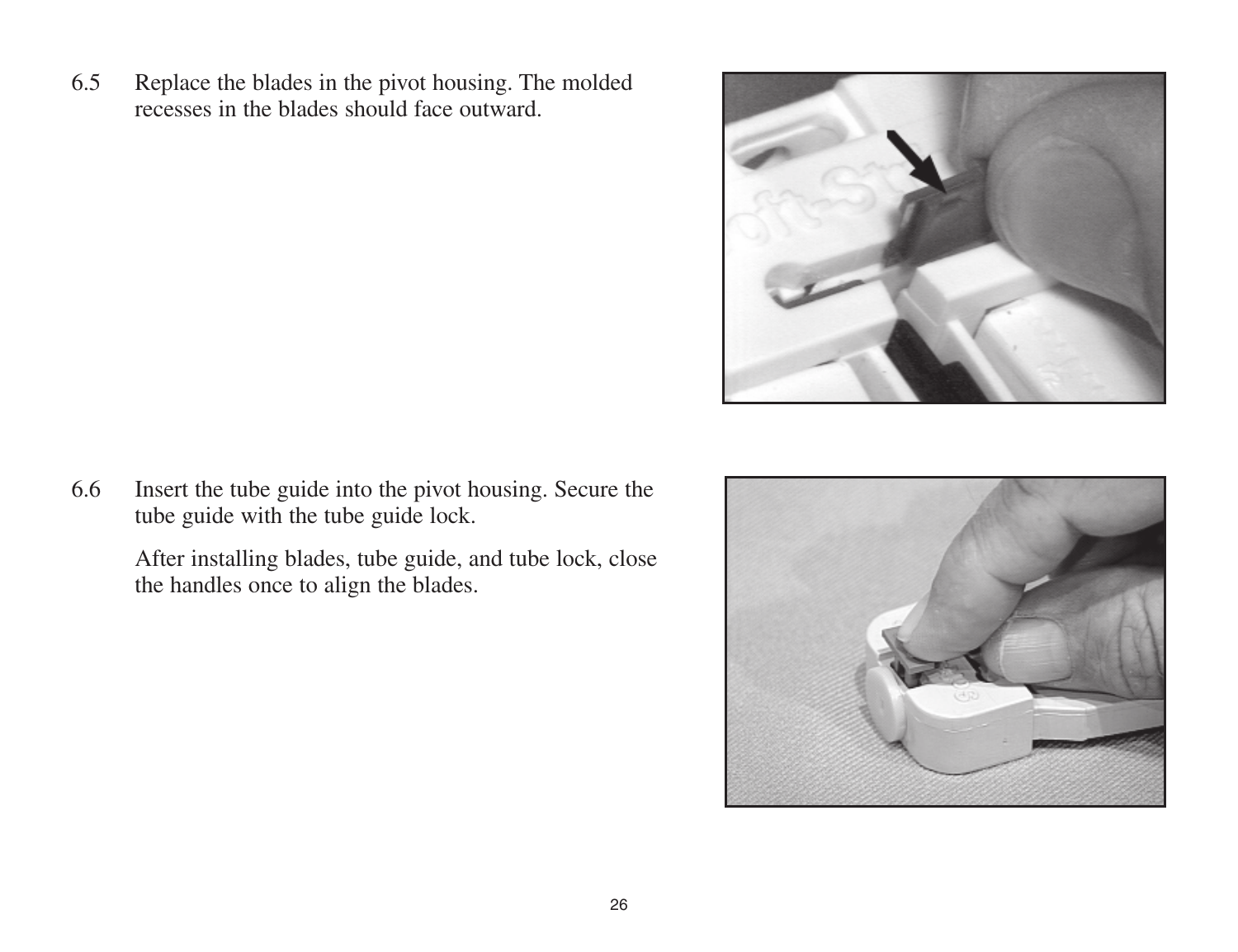#### 6.7 **Stripper Blades - Replacement**

- a) If the stripper performance is unsatisfactory after a thorough cleaning, the blades need to be replaced. Remove the blades.
- b) Place the new blades into the pivot housing.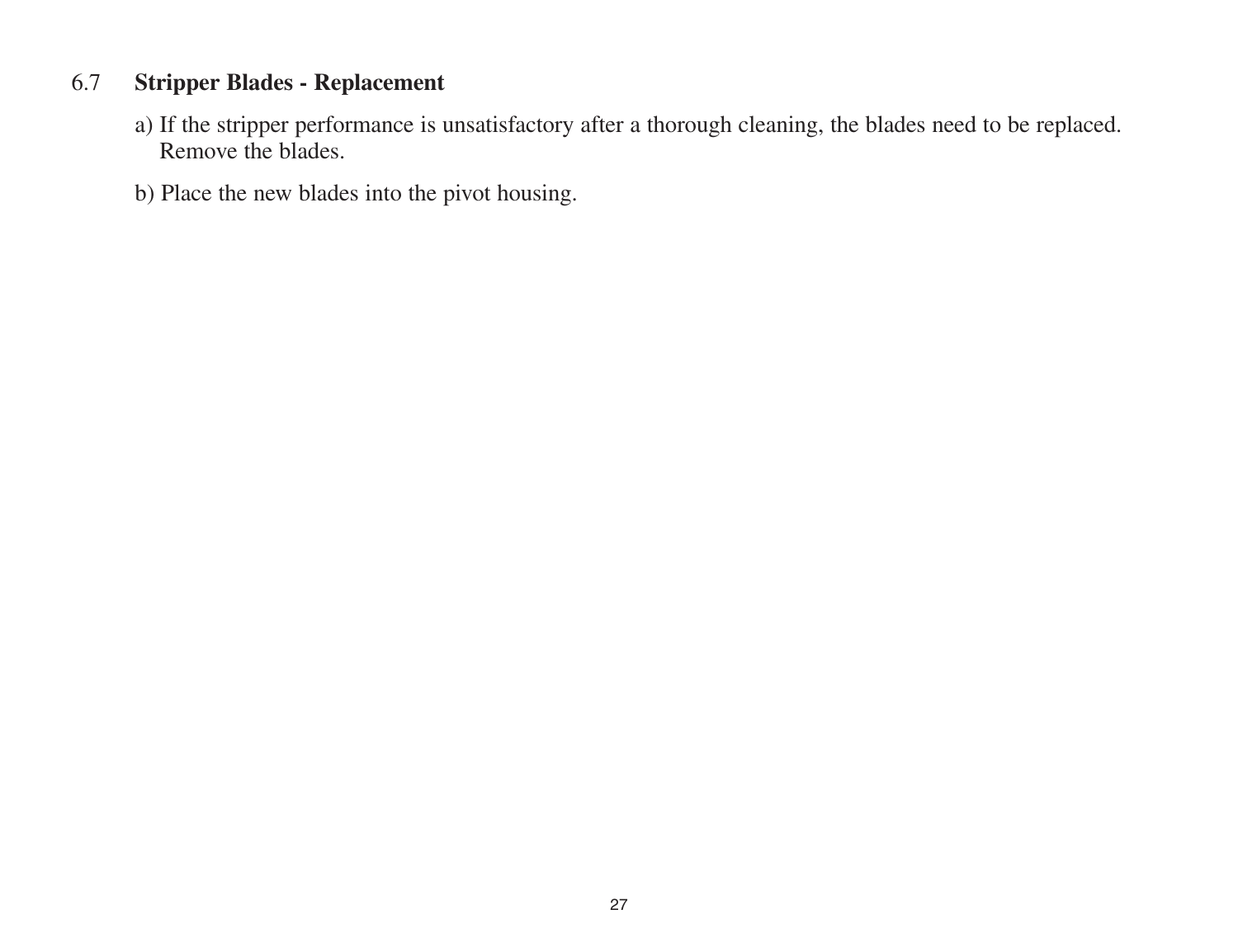## **7.0 3M™ VOL-0563M Microscope**

7.1 In addition to being able to view the  $3M^m$  VF-45<sup>m</sup> puck end face with VOL-0563M Microscope, it also comes with additional adapters to enable to user to view the VF-45 male plug fibers or a standard ferruled connector fiber.

# DANGER—LASER

DO NOT use the microscope to view active fiber signals under ANY circumstances. Active fiber signals contain laser light, and direct eye contact with laser light should be avoided. The failure to avoid direct eye contact with laser light can result in serious damage to the eye. The microscope may magnify the laser light in active fiber signals; direct eye contact with magnified laser light should be avoided.

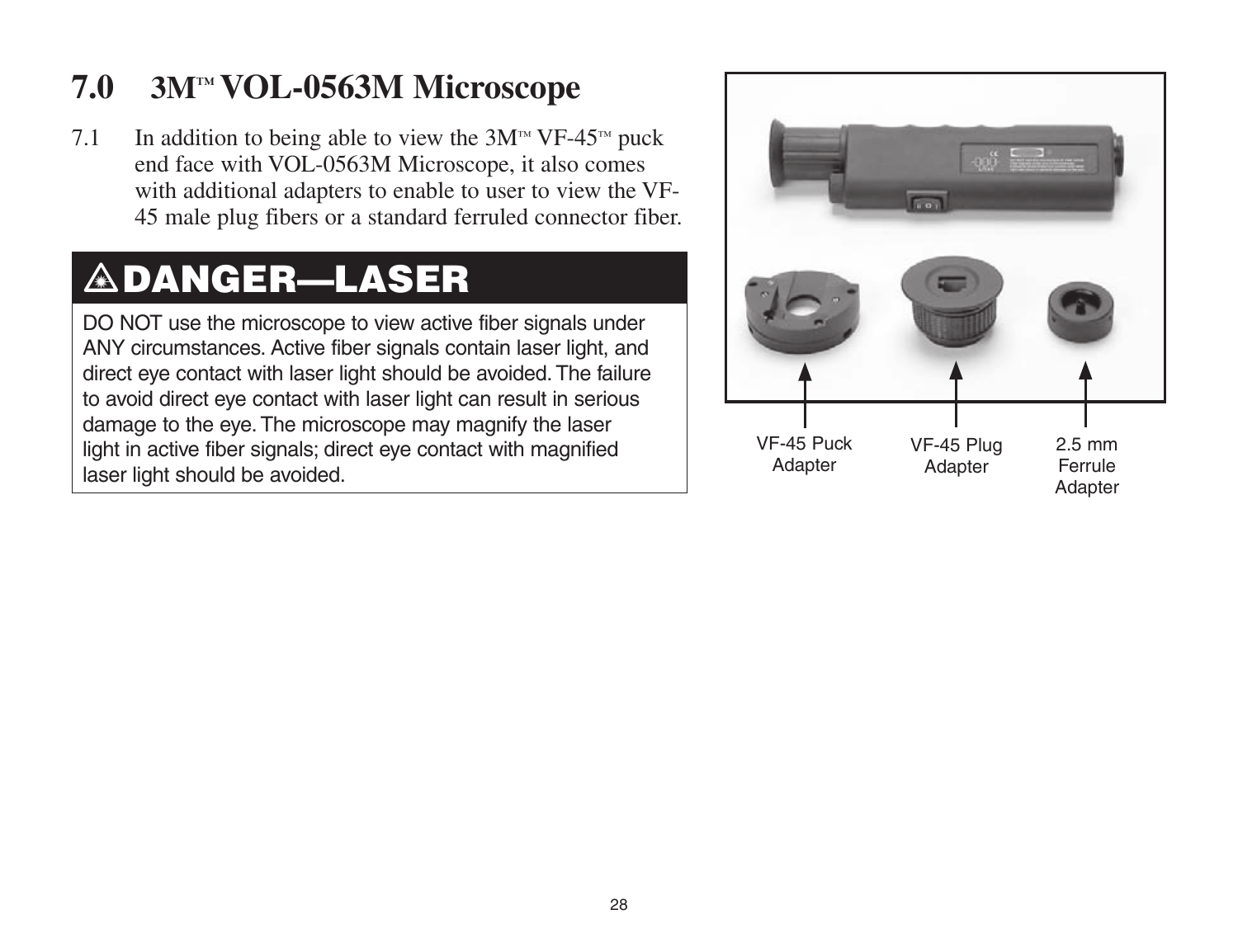#### 7.2 3M™ **VF-45**™ **Plug Adapter**

Screw the VF-45 Plug adapter onto the microscope.

Insert the VF-45 connector into the adapter.

#### *Note: The adapter is keyed to accept this connector in only one direction.*

 Press the LED toggle switch to the desired mode and focus the image using the eyepiece. Slide the adapter side to side to view each fiber individually.

#### *Note: VF-45 plug fibers are best viewed with coaxial illumination.*

#### 7.3 **Universal 2.5 mm Ferrule Adapter**

Screw 2.5 mm ferrule adapter onto the microscope.

 Slide a connector ferrule into the adapter until a positive stop is felt.

 Press the LED toggle switch to the desired mode and focus the image using the eyepiece.

*Focusing Hint: If you have trouble finding the image, there is a simple trick. Load the connector and check to see that the light is on. Then, turn the focus adjustment clockwise until the tube hits a stop. At this point the objective is actually touching the sample. Look into the microscope and begin slowly turning the tube counter-clockwise. This will slowly back the lens away from the sample and eventually the fiber end face will come into focus.*



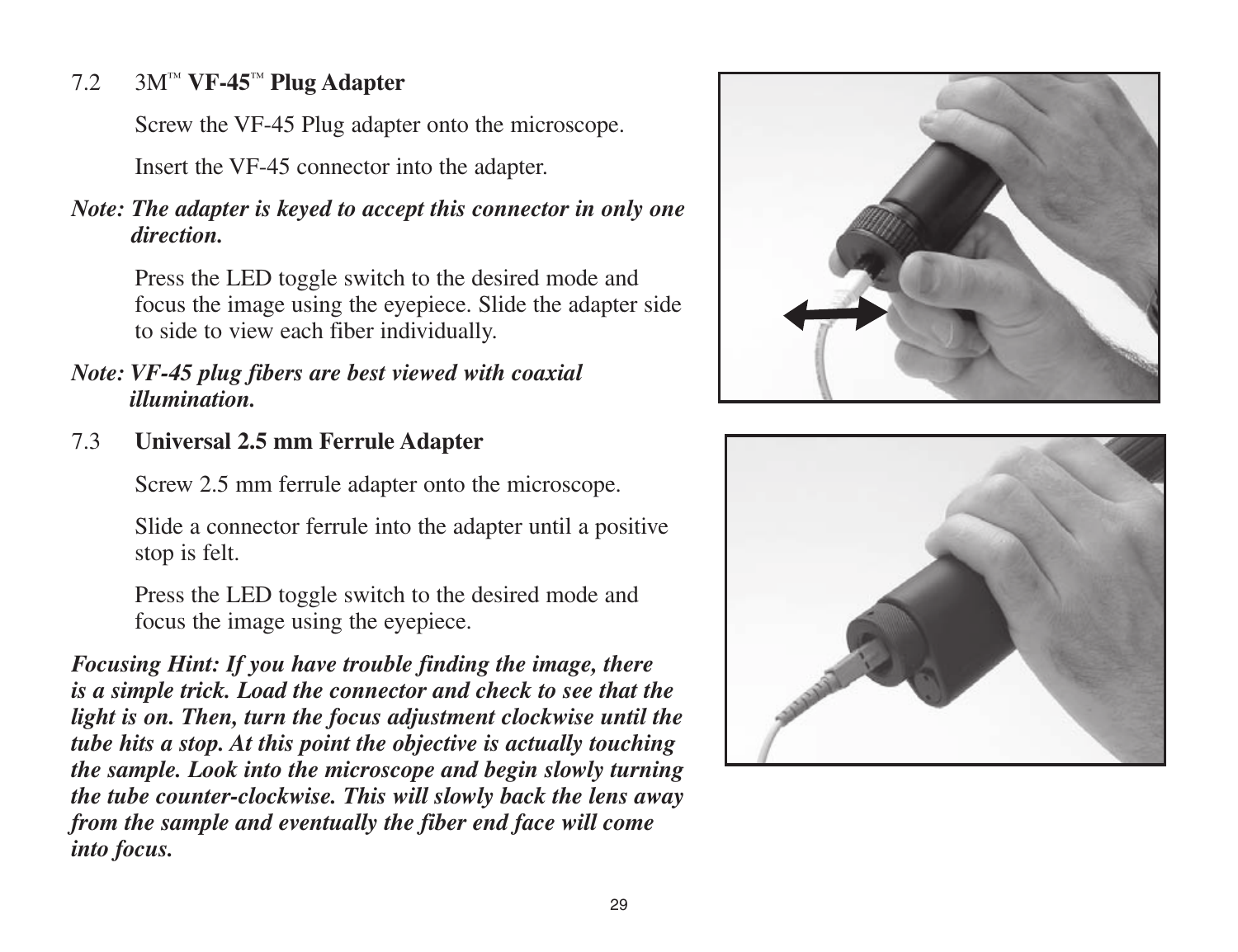### **Technical Service**

United States: 1-800-426-8688 Europe: 0-11-49-40-7520302 Asia: 0-11-65-354-2033

## **Spare Parts and Numbers**

| Polishing Station w/scribe blade assembly  VOL-0562H |  |
|------------------------------------------------------|--|
|                                                      |  |
|                                                      |  |
|                                                      |  |
|                                                      |  |
|                                                      |  |
|                                                      |  |